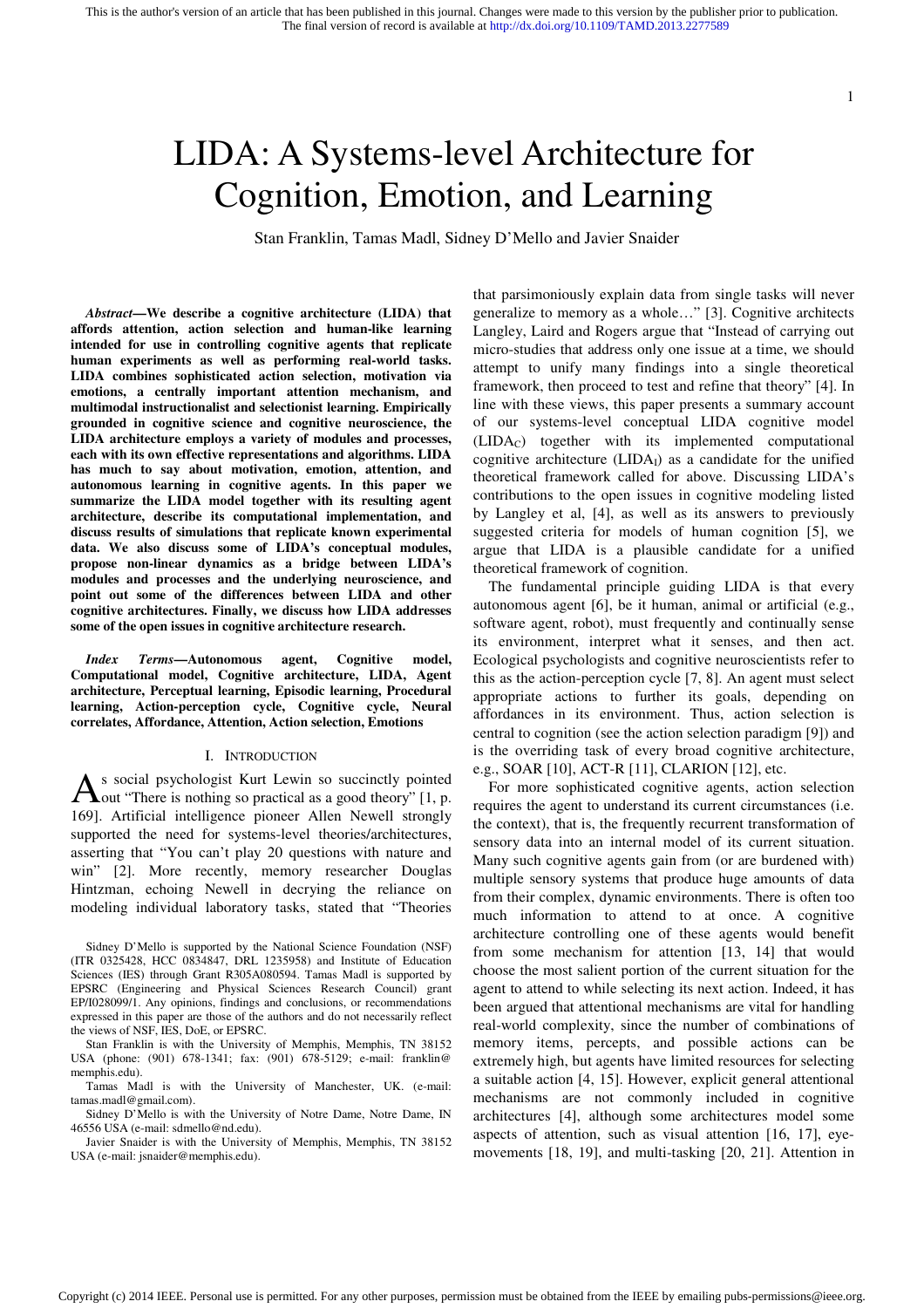LIDA is the process of bringing content to consciousness, following [22]. It is general in the sense that it is independent from modality, can theoretically focus on perceived, remembered, or imagined content, and is thus able to model a wide variety of paradigms using the same mechanism (see the  $LIDA<sub>I</sub>$  Attention [23] and Attentional Blink [24] agents in Section X).

Handcrafting sophisticated cognitive agents "living" in complex environments is often prohibitively expensive, if not impossible. Thus, many of the cognitive architectures employ some form of learning (e.g. [10, 12]). Some of these learning mechanisms suffer from being either unimodal or supervised. Supervised learning has two major drawbacks. Often, a large and expensive training set, which is sometimes unavailable, is required. Also, the designer must know in advance what sort of representations must be learned. Unimodal learning, mostly procedural (i.e., learning of new productions), often ignores other critical aspects of the agent's cognitive processes, such as perception. Cognitive architectures with more human-like, unsupervised, and multimodal learning mechanisms are needed to permit continual, effective selectionist (reinforcement) and instructionalist (new representations) learning by a cognitive agent.

The  $LIDA<sup>1</sup>$  model, described below, provides an example of a cognitive architecture combining sophisticated action selection, motivation and learning, a centrally important attention mechanism, and multimodal instructionalist and selectionist learning [25]. Empirically grounded in cognitive neuroscience, the LIDA architecture is neither symbolic nor connectionist, but blends crucial features of each. It employs a variety of modules<sup>2</sup> and processes, each with its own effective representations and algorithms. Most of these involve multiple, interactive, memory systems.

Every animal with a nervous system learns about the structure of its world by encoding entries into memory systems [26]. The later retrieval of some of these memories facilitates adaptive responses to a changing environment. Thus, every systems-level cognitive model used for studying human and animal minds, as well as artificial minds, must concern itself with learning and memory. Memory can be partitioned into multiple, interactive memory systems in various ways useful for different purposes [27-29]. In the LIDA model we categorize memory according to the type of structures learned, its function, and its duration. The result is a bevy of interactive memory systems: sensory, perceptual (recognition), spatial, episodic (two varieties), attentional, procedural, and sensory-motor, as depicted in Figure 1. Memory and learning play a central role in the LIDA model. Learning is mostly conceptual as of yet, due to the only recently released LIDA<sub>I</sub> computational framework. That being said, LIDA<sub>I</sub> implementations exist for most memory modules, and for some learning mechanisms (see Sections VI and XI).

In order to distinguish the conceptual ideas of the LIDA model from the mechanisms that have already been implemented computationally, we will use the following subscript notation:  $LIDA<sub>C</sub>$  for the conceptual model,  $LIDA<sub>I</sub>$ for the implemented parts, and LIDA without a subscript to refer to both. For example, "LIDA accounts for functional consciousness" implies that a functional consciousness mechanism is part of both the conceptual and the computational model (although strongly simplified in the latter); whereas "LIDA $<sub>C</sub>$  can model feelings" means that</sub> feelings are part of the conceptual but not the computational model.

Though aspects of the LIDA model have previously been described in several short papers, [30-38], this paper provides a summative account by integrating the various components of the model. Additional contributions include: (a) a discussion of the design principles underlying the LIDA model, (b) a brief description of the software implementation of the  $LIDA<sub>I</sub>$ Framework, (c) a short account of four LIDA<sub>I</sub>-based software agents that replicate experimental results, (d) a more detailed description of  $LIDA<sub>C</sub>$ 's use of feelings and emotions as motivators, (e) a discussion of the relationship of the  $LIDA<sub>C</sub>$ conceptual model and the underlying neural architecture of brains, and (f) a comparison between LIDA and some of the more popular cognitive architectures.

It is imperative to note that LIDA is not intended to model brains. That is, as a cognitive model, the LIDA model is concerned with the functional organization of cognitive processes at the conceptual and computational level at which they are studied in cognitive science. Though the model must be empirically validated by both psychological and neuroscientific studies, it makes no attempt to model the underlying neural anatomy or mechanisms. That does not mean, however, that the model is not inspired by neural mechanisms that are known, such as in visual or spatial cognition.

The LIDA model is partly computational and partly conceptual. This paper is organized to reflect this distinction. The first part of the paper describes the underlying theory with an emphasis on the aspects that have been computationally implemented and tested (Sections II, III, and IV). Section II explores the relationship between the LIDA model and other psychological and neuroscientific theories; Section III focuses on LIDA's cognitive cycles, the high-level, but very brief processes out of which we hypothesize all cognition is composed. Section IV is devoted to decision making and action selection.

The next three sections provide brief discussions about some of the conceptual aspects of LIDA that have been designed, partially implemented, but not yet systematically tested. Section V describes how LIDA handles higher-level, multicyclic, cognitive processes. Section VI introduces LIDA's ideas about learning, a centrally important part of the model. Section VII describes the use of feelings and emotions as motivators and facilitators of learning in the LIDA model. Further, Section VIII discusses how the high-level conceptual

<sup>&</sup>lt;sup>1</sup> LIDA is an acronym for Learning Intelligent Distribution Agent (Learning IDA), where IDA is a software personnel agent hand-crafted for the US Navy that automates the process of finding new billets (jobs) for sailors at the end of a tour of duty. LIDA adds learning to IDA and extend its architecture in many other ways

<sup>2</sup> While the LIDA model seems modular, it makes no commitment to modularity in the underlying neural mechanisms.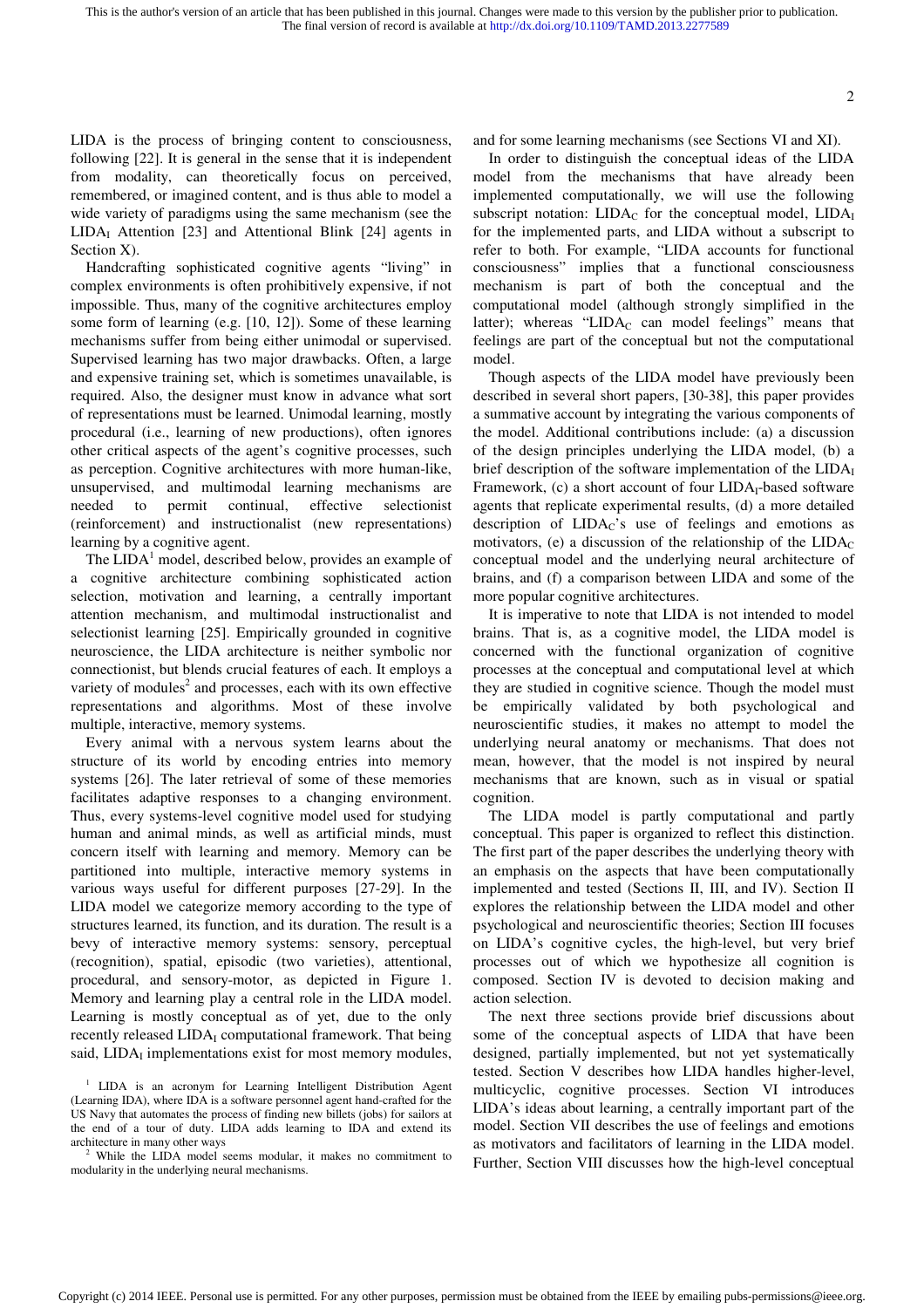LIDA model can be grounded in cognitive neuroscience, and tentatively outlines functional correspondences to neural correlates.

We then turn to concrete implementations of LIDA architecture via a description of the  $LIDA<sub>I</sub>$  computational framework (Section IX) and descriptions of four studies that use the computational framework to replicate human experimental data (Section X).

The last few sections focus on some of the broader issues stemming from the LIDA architecture. Section XI places LIDA in the context of other cognitive architectures, while Section XII discusses how LIDA might address some of the open issues in cognitive architectures that were raised in a review article by Langley et al. [4]. Finally, section XIII contains a brief conclusion.

#### II. LIDA MODEL, ITS RELATIONS, AND DESIGN PRINCIPLES

The LIDA model is a conceptual and partially implemented computational model that makes an attempt to cover a large portion of human cognition. It is largely based on Baars' Global Workspace Theory (GWT) [22, 39, 40], a conceptual theory of the role of consciousness<sup>3</sup> (specifically the attentional component<sup>4</sup>) in cognition. Originally conceived as a neuropsychological model of conscious and unconscious processes [22], GWT has been broadened in LIDA into a higher-level theory of human cognitive processing [31]. Now supported by considerable empirical evidence [40], GWT views the nervous system as a distributed parallel system with many different specialized processes. Coalitions of these processes enable an agent to make sense of the sensory data coming from the current environmental situation. Other coalitions, filtering and using this understanding, compete for attention in what Baars calls the global workspace. The contents of the winning coalition are broadcast globally, and are proposed to be phenomenally conscious. This conscious broadcast serves to recruit other unconscious processes to be used to select an appropriate response to the current situation. GWT is therefore a theory of how consciousness functions within cognition. The broadcast must be global to allow simultaneous learning into multiple memories with diverse functions.

This description of GWT is from the point of view of what happens during a single LIDA cognitive cycle (see the subsection Cognitive Cycles below). Viewing its contents over multiple successive cognitive cycles, the global workspace can be thought of as a fleeting memory system that enables access between brain functions that are otherwise separate (Baars, 2002). From this view it seems to be *"… a theater of mental functioning. Consciousness in this metaphor resembles a*  *bright spot on the stage of immediate memory, directed there by a spotlight of attention under executive guidance. Only the bright spot is conscious, while the rest of the theater is dark and unconscious."* The hypothesized primary functional purpose of consciousness is to integrate, provide access, and coordinate the functioning of very large numbers of specialized networks that otherwise operate autonomously and unconsciously [41].

Besides GWT, the LIDA model implements and fleshes out a number of psychological and neuropsychological theories, including situated and grounded cognition [42, 43], perceptual symbol systems [42, 44], working memory [45, 46], memory by affordances [47], long-term working memory [48], and Sloman's H-CogAff cognitive framework [49]. This includes a broad array of cognitive modules and processes (discussed in Section III).

The LIDA computational architecture, derived from the LIDA cognitive model, employs a variety of modules that are designed using quite distinct computational mechanisms drawn from AI. These include variants of the Copycat Architecture [50, 51], Sparse Distributed Memory (SDM) [52, 53], the Schema Mechanism [54, 55], the Behavior Net [56, 57], and the Subsumption Architecture [58].

Please note that whenever we mention that our model accounts for some mental phenomenon, and use terms from cognitive science, we do not mean to imply that  $LIDA<sub>I</sub>$  is able to account for the full psychological complexity underlying these terms. Rather, we mean to say that these mental phenomena fit into and are part of the  $LIDA_C$  model. If implemented as part of LIDA<sub>I</sub>, their computational counterparts are functionally similar but very simple abstractions as is the case with most computational models.

It is important to emphasize some design principles that underlie the LIDA model (but are not necessarily unique to LIDA – see Section XI for comparisons with other cognitive architectures). Six such principles are discussed below. The first four principles have been implemented in the computational LIDA framework, while the last two are still conceptual.

**Principles of grounded cognition.** First, the model adheres to the *principles of grounded cognition* [42], which emphasize the importance of modal representations, situated action, and perceptual simulation. Instead of representing knowledge as amodal symbols in a semantic memory, the representations in the model, which resemble perceptual symbols [42, 44], are grounded in primitive sensors and actuators (see the Understanding phase in Section III, and vector representations in Section IX). Current LIDA<sub>I</sub> agents are not physically embodied<sup>5</sup>, but interact with simulated environments, which can still implement the structural coupling between agent and environment which embodiment requires [59]. LIDA's predecessor, IDA, a software agent operating in a real-world virtual environment that included unstructured email correspondence with humans, was claimed to be embodied in this restricted sense [60]. There are now a large number of

<sup>&</sup>lt;sup>3</sup> The LIDA model treats of functional consciousness, that is, consciousness as described in GWT (referring to information that is "broadcast" in the global workspace and made available to cognitive processes such as action selection, as opposed to only locally available, nonconscious information). It makes no commitment to phenomenal (subjective) consciousness.

<sup>4</sup> Following Baars (1988, p369), we think of attention as the process of bringing content to consciousness.

<sup>&</sup>lt;sup>5</sup> Work is underway to physically embody LIDA on a PR2 humanoid robot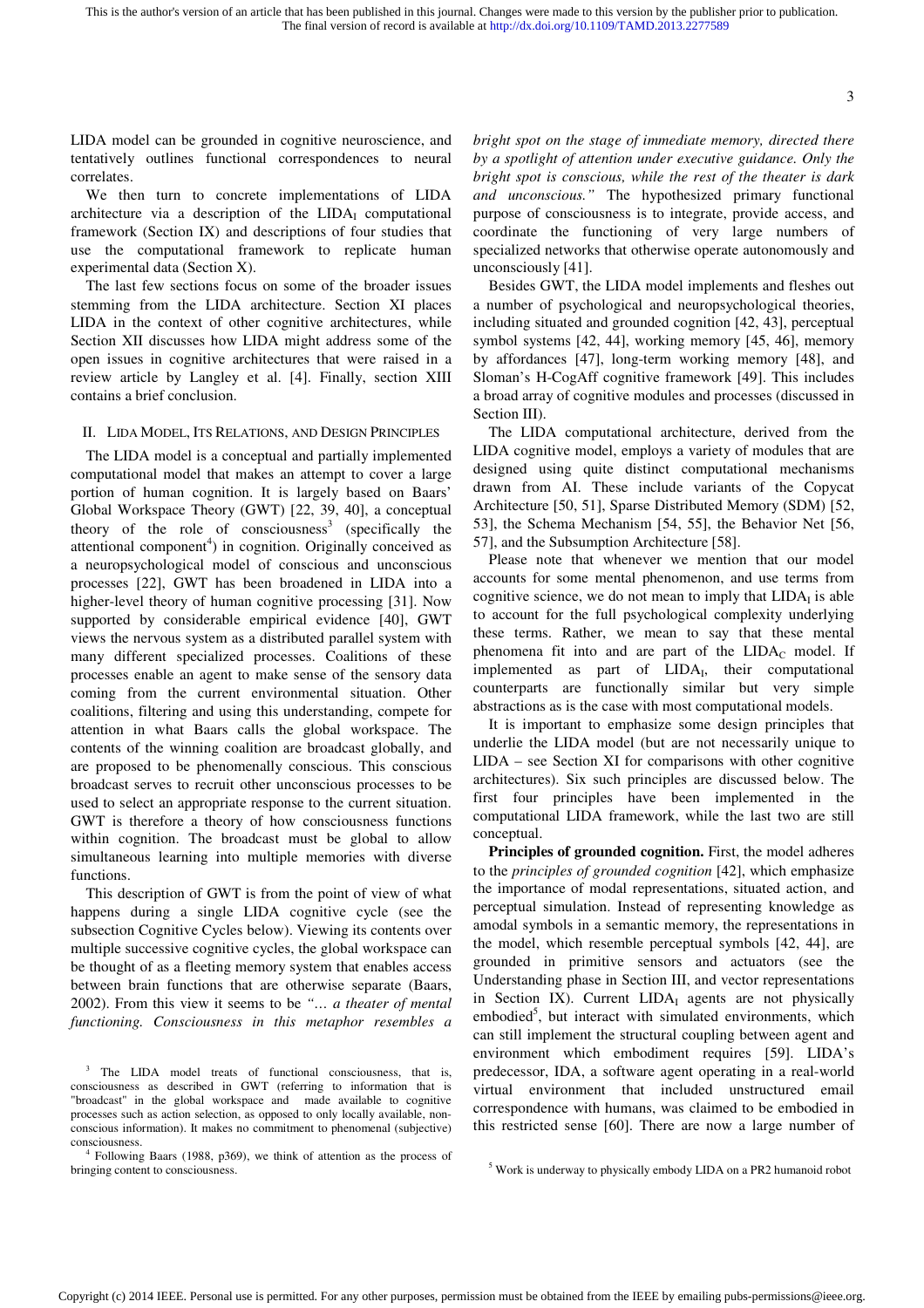theoretical arguments [44, 61] as well as empirical findings [62, 63] (and many others - see [42] for a detailed review) in favor of a grounded as opposed to a symbolic or cognitivist view of cognition. Despite having gained increasing acceptance in cognitive science and cognitive neuroscience, only a surprisingly small number of cognitive architectures are fully grounded, in the sense of using only modal representations (see [64] and Section XI).

**Asynchronous operation.** Second, with the exception of two serial decision points controlled by triggers (to be described below), the *model operates entirely asynchronously*. That is, no process waits for its turn to proceed, but rather each process operates whenever its conditions are satisfied. LIDA<sub>I</sub>'s asynchronous processes implement concurrent and distributed information processing, features which are vitally important when dealing with highly complex perceptual inputs with limited resources [65].

**Functional consciousness.** Third, the model includes an *explicit functional consciousness mechanism* that plays a major role in perceptual filtering, action selection, and learning (the LIDA model makes no commitment on the subject of phenomenal consciousness on the part of either animals or artificial agents [66]). Functional consciousness plays an important role as a perceptual filter by enabling the agent to focus on only the most salient information. It helps action selection by allowing the agent to recruit resources in order to choose what to do next and to efficiently solve problems. The usefulness of consciousness as viewed by GWT in enabling multiple networks in the brain to cooperate and compete has been previously argued for - see [41, 67] for examples. Some experimental data we computationally model, such as the Allport experiment [68], are difficult to account for without a functional consciousness mechanism. Moreover, the model assumes that functional consciousness is a necessary condition for learning (see Profligacy in learning below**)**.

**Cognitive cycles.** Fourth, the *Cognitive Cycle Hypothesis*, that emerges from the LIDA model claims that human cognition functions by means of continual iteration of similar flexible cognitive cycles each taking approximately 200-300 ms [69] (similar concepts have been proposed in neuroscience [7, 8] and cognitive science [70]). However, because of cascading, cycles potentially occur at a rate of five to ten cycles per second. These cycles can cascade; that is, several cycles may have different processes running simultaneously. This cascading must, however, respect the serial nature of conscious processing that is necessary to maintain the stable, coherent image of the world that consciousness provides [71, 72]. Higher-level cognitive processes operate across multiple cycles. This view is consistent with emerging evidence from cognitive neuroscience [73, 74]. Building higher-level cognitive processes from cognitive cycles acting as "cognitive atoms" should prove a useful strategy for developing cognitive software agents, because of the computational efficiency of asynchronous and partially overlapping processes when dealing with complex information [65]. See Section X for the neuroscientific plausibility of this concept and its usefulness in accounting for experiments dealing with subjective

reportability.

**Profligacy in learning**. Fifth, each of the various modes of learning in the model follows the *principle of profligacy*. This means that new representations are added to the various memories at the slightest justification, that is, whenever they come to consciousness, and are left to survive by reinforcement or they simply decay away. Such a principle is often referred to as *generate and test* because multiple representations are generated but very few survive [75]. While many cognitive architectures (including ACT-R) follow a roughly similar principle, LIDA has specific descriptions of memory systems that provide wide-ranging conceptual explanations. Examples are the more fine-grained subdivision of memory systems (Fig. 1), and the cognitively plausible auto-associative implementation of memory which can account for effects such as the tip-of-the-tongue effect or the remember-know distinction. Most of these memory systems have been implemented computationally (see Section XI), but learning is conceptual and not yet part of LIDA<sub>I</sub>, with the exception of procedural learning, which has been implemented computationally in LIDA's predecessor [76], and perceptual associative learning, which is currently being implemented in a LIDA-based infant vervet monkey agent that learns predator alarm calls.

4

**Feelings and emotions.** Finally, the model does not have any built-in drives or specific motivators. Instead, artificial *feelings and emotions implement the motivation* needed for an agent to select appropriate actions with which to act on its environment. They also serve as primary learning facilitators by regulating the amount of reinforcement assigned to any entity in the system (see Section VII).

## III. THE LIDA COGNITIVE CYCLE

The LIDA model and its ensuing architecture are grounded in the LIDA cognitive cycle. The agent's "life" can be viewed as consisting of a continual sequence of these cognitive cycles. Each cycle consists of three phases, an understanding phase, an attending phase, and an action selection phase. LIDA's cognitive cycles closely resemble action-perception cycles in neuroscience [8, 77], and also bear some similarity to execution cycles in other cognitive architectures [10, 16, 70]. A cognitive cycle can be thought of as a cognitive "moment". As will be described in Section V below, higher-level cognitive processes are composed of many of these cognitive cycles, each a cognitive "atom."

Just as atoms have inner structure, the LIDA model hypothesizes a rich inner structure for its cognitive cycles [31, 78]. During each cognitive cycle, the LIDA agent first makes sense of its current situation as best as it can by updating its representations of both external (coming through the senses) and internally generated features of its world. This is the *understanding* phase of the cycle. By a competitive process to be described below, it then decides what portion of the represented situation is most in need of attention. This portion is broadcast to the rest of the system, making it the current contents of consciousness, and enabling the agent to choose an appropriate action to execute. This is the *attending* phase.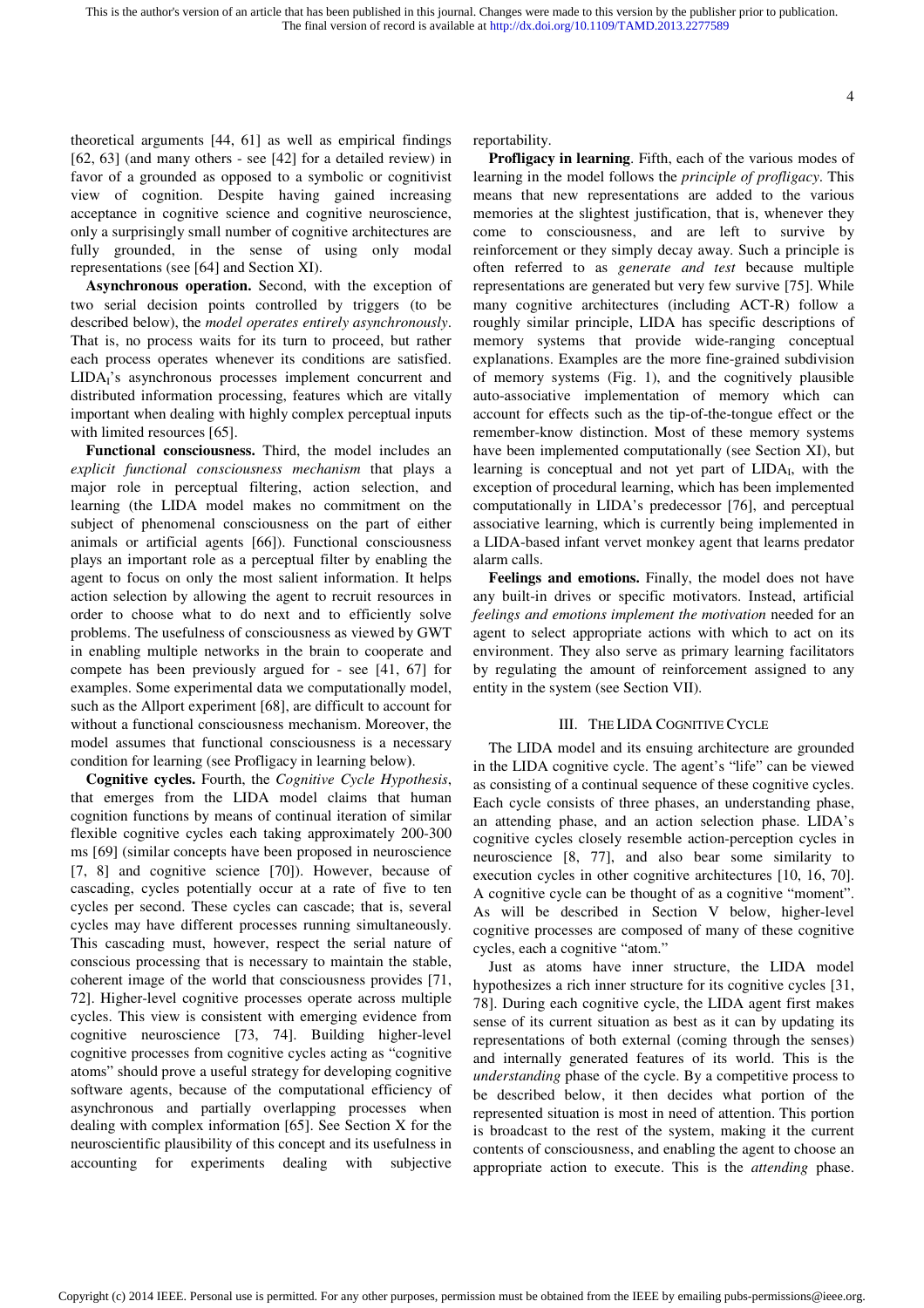These broadcast conscious contents facilitate the recruiting of internal resources, potential actions, from which the action selection mechanism chooses. This is the *action* phase. Figure

Distributed Memory [52] implementations to store and cue episodic, declarative and spatial memories. Responses to the cue consist of local associations, that is, remembered events



Figure 1 **LIDA Cognitive Cycle Diagram**

1 shows the process in more detail. It starts in the upper-left corner and proceeds roughly clockwise.

**Understanding phase.** The cycle begins with sensory stimuli from sources in the agent's external and internal environment being intercepted in sensory memory (e.g., the iconic buffer). Low-level feature detectors in sensory memory begin the process of making sense of the incoming stimuli. Recognized low-level features pass activation to higher-level features, such as objects, categories, relations, events, situations, etc., represented as nodes in the Perceptual Associative Memory (PAM). PAM nodes are connected by links, which can represent, for instance, correspondence, membership, spatial or causal relationships, as well as affordances, in the case of an object-action link or a categoryaction link [79]. These PAM nodes, and the links between them, are the building blocks of node structures in the Workspace that are similar to Barsalou's [42, 44] perceptual symbols<sup>6</sup> and serve as modal representations in the model (the LIDA model does not contain amodal representations). These entities, recognized preconsciously and represented by PAM node structures, make up the percept that is passed asynchronously to the Workspace, where a model of the agent's current situation, called the Current Situational Model (CSM), is assembled (updated). This percept serves as a cue to two forms of episodic memory (the memory for events), transient [80] and declarative (autobiographical and semantic). LIDA<sub>I</sub> uses auto-associative, content-addressable Sparse

from these two memory systems that were associated with the various elements of the cue. In addition to the current percept and the CSM, the Workspace contains recent percepts and the models assembled from them that have not yet decayed away. The Workspace also contains the Conscious Contents Queue, a list containing a series of a few tens of very recent conscious contents, which helps the agent to deal with time-related concepts [81]. A new model of the agent's current situation is assembled from the percepts, the associations, and the undecayed parts of the previous model. This assembling process will typically require structure-building codelets<sup>7</sup>. These structure-building codelets are small, special-purpose processors, each of which has some particular type of structure it is designed to build. These codelets are continually monitoring the Workspace for opportunities to fulfill their particularly specified task. They may draw upon perceptual memory and even sensory memory to enable the recognition of relations and situations, and of analogies and similarities (inspired by [50, 51]). The newly assembled model constitutes the agent's understanding of its current situation within its world. It has made sense of the incoming stimuli and the understanding phase is complete.

**Attending phase.** For an agent operating within a complex environment, this current model may well be much too rich for the agent to consider all at once in deciding what to do next. It needs to selectively attend to a portion of the model. Portions

<sup>&</sup>lt;sup>6</sup>Barsalou has confirmed that our PAM node implementations are similar to his perceptual symbols in personal correspondence.

 $<sup>7</sup>$  In the computational model, the term codelet refers generally to any</sup> small, special-purpose processor or running piece of software code. Codelets correspond to processors in Global Workspace Theory.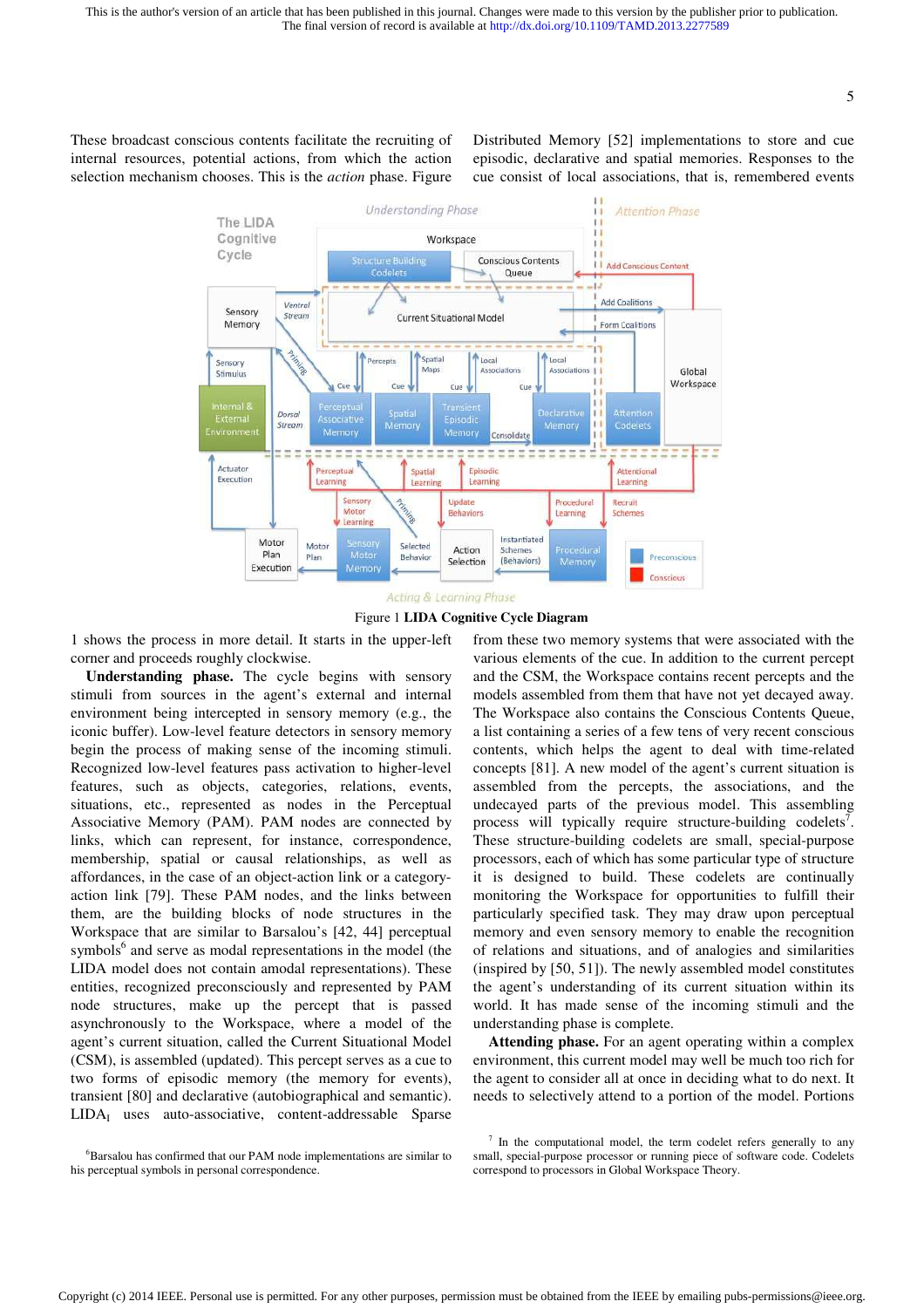of the model compete for attention. These competing portions take the form of coalitions of structures from the model. Such coalitions are formed by special-purpose attention codelets, whose function is to bring certain perceptual structures of concern to the particular attention codelet into the Global Workspace (hence the name Global Workspace Theory). The coalition containing the most salient (important, urgent, insistent, novel, threatening, promising, arousing, unexpected) perceptual structures wins the competition. In effect, the agent has decided on what to attend. A representation of the contents of the winning coalition is then broadcast globally bringing its contents to consciousness and, thereby, completing the attending phase of the cycle.

**Action and learning phase.** One major purpose of all this processing is to help the agent choose what to do next, the other being the several forms of learning. Though the contents of this conscious broadcast are available globally (facilitating different modes of learning in the conceptual model – see Section VI), the primary recipient is Procedural Memory, which stores templates ("schemes<sup>8</sup>") of possible actions including their contexts and possible results. It also stores an activation value for each such template which attempts to measure the likelihood of an action taken within its context producing the expected result. Templates whose contexts intersect sufficiently with the contents of the conscious broadcast instantiate copies of themselves with their variables specified to the current situation. Instantiated templates remaining from previous cycles may also continue to be available. These instantiations are passed to the action selection mechanism, which chooses a single action from one of these instantiations. The chosen action then goes to sensory-motor memory, where it is executed by an appropriate algorithm (motor plan). The action taken affects the environment, or an internal representation, or both, and the cycle is complete.

Concurrently with action selection and execution, the contents of the conscious broadcast is used to update each of several memories (Perceptual Associative (recognition), Transient Episodic, Attentional, Procedural), both by adding new items and by reinforcing existing items.

## IV. TYPES OF DECISION MAKING AND ACTION SELECTION

The previous sections focused on one form of action selection. Here, we discuss alternate variants, many of which have been implemented in the computational architecture.

Volitional decision making (volition for short) is a higherlevel cognitive process for conscious action selection. To understand volition it must be carefully distinguished from 1) consciously mediated action selection, 2) automatized action selection, 3) alarms, and 4) the execution of actions. In each of the latter three, the actual selection (or execution) is performed unconsciously. Consciously planning a driving route from a current location to the airport is an example of deliberative, *volitional decision making*. Choosing to turn left at an appropriate intersection along a familiar route requires

information about the identity of the cross street acquired consciously, but the choice itself is most likely made unconsciously - the choice was *consciously mediated* even though it was unconsciously made. While driving along a straight road with little traffic, the necessary slight adjustments to the steering wheel are typically *automatized actions* selected completely unconsciously, one action called by the previous [82]. They are usually not even consciously mediated, though unconscious sensory input is used in their execution. If a car cuts in front of the driver, often he or she will have turned the steering wheel and pressed the brake simultaneously with becoming conscious of the danger. An *alarm mechanism* has unconsciously selected appropriate actions in response to the challenge [49]. The actual turning of the steering wheel, how fast, how far, the execution of the action, is also performed unconsciously though with very frequent sensory input.

Though heavily influenced by the conscious broadcast (the contents of consciousness), action selection during a single cognitive cycle in the LIDA model is not performed consciously. A cognitive cycle is a mostly unconscious process. When speaking, for example, a person usually does not consciously think in advance about the structure and wording of the next phrase, and is occasionally even surprised at what comes out. When approaching the intersection in the example above, no conscious thought need be given to the choice to turn left. Consciousness serves to provide information on which such action selection is based, but the selection itself is done unconsciously after the conscious broadcast [36]. We refer to this very typical single-cycle process as *consciously mediated action selection*.

LIDA's predecessor IDA had computational implementations for all of the described decision-making types [30, 67]. In LIDA<sub>I</sub>, computational development is still underway. Consciously mediated action selection and action execution are currently implemented as discussed below. Section V describes  $LIDA<sub>C</sub>$ 's conceptual designs for the other types.

### V. HIGHER-LEVEL COGNITIVE PROCESSES AND LEVELS OF CONTROL IN  $LIDA_C$

As mentioned before, LIDA aims to be a conceptual as well as computational cognitive architecture. However, not all parts of the conceptual model have yet been implemented computationally. Sections V, VI and VII describe important parts of the conceptual model that have not yet been fully implemented. These include higher-level processes (this section), learning (section VI), and feelings and emotions (section VII).

Higher-level cognitive processing in humans includes deliberation, volition, metacognition, reasoning, planning, problem solving, language comprehension, and language production. In the  $LIDA<sub>C</sub>$  model such higher-level processes are distinguished by requiring multiple cognitive cycles for their accomplishment. They can be implemented by one or

 ${}^{8}$ LIDA<sub>I</sub>'s Procedural Memory is based on Drescher's [48] Scheme Net.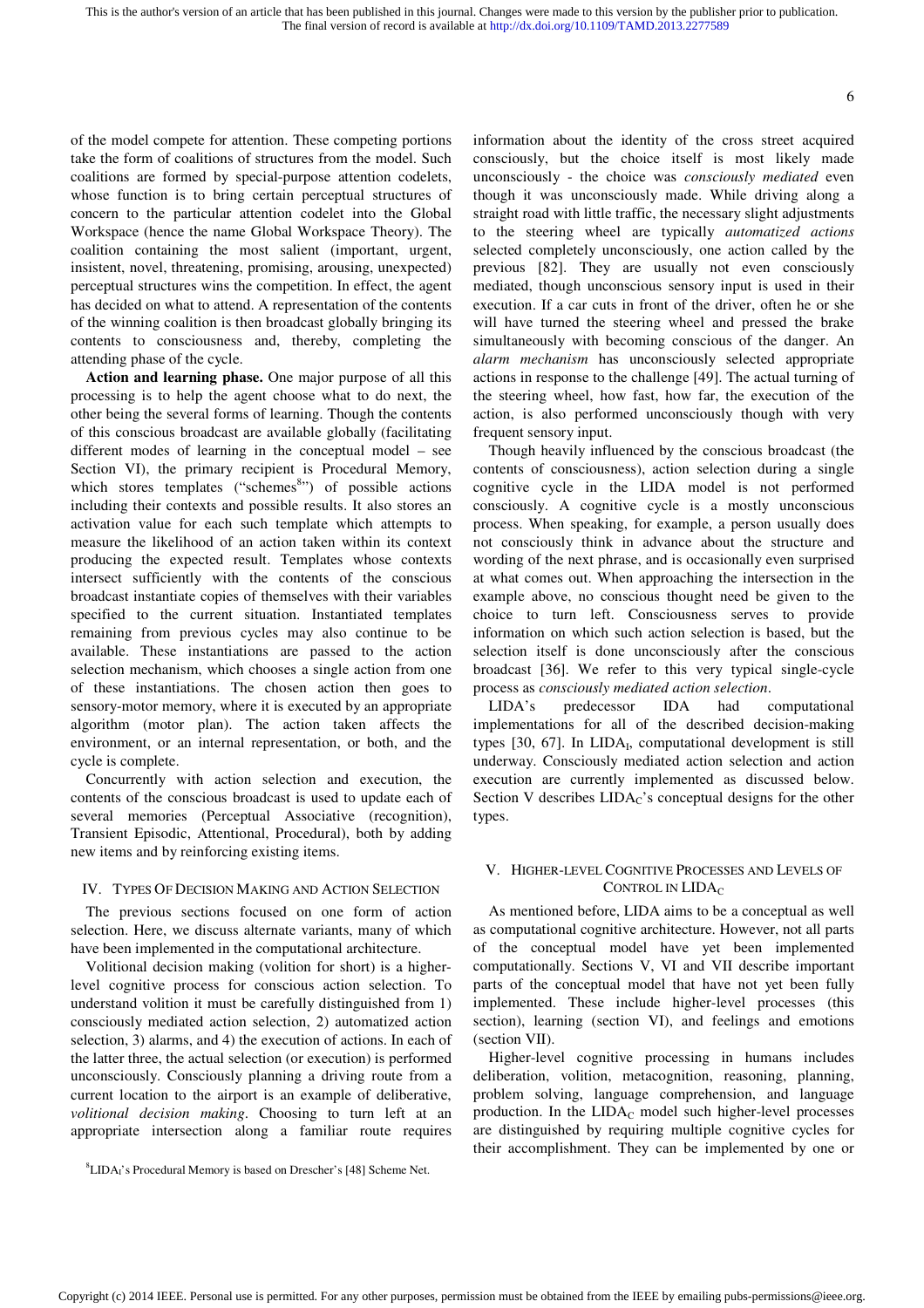more behavior streams<sup>9</sup>, that is, streams of instantiated schemes and links from Procedural Memory. Recall that actions (as we use the term) in the LIDA model, and in humans, include internal actions such as those used in reasoning and other higher-level cognitive processing, acting on internal representations instead of the external environment. See [34, 83, 84] for descriptions of how highlevel decision making and problem solving have been implemented in LIDA<sub>I</sub>. Here we focus on deliberative volitional decision making as one higher-level cognitive process.

**Deliberative Volitional Decision Making** Section IV described different forms of decision making. We now return to a consideration of deliberative, volitional decision making. In 1890, William James introduced his ideomotor theory of volition [For a recent review see 85, 86]. James postulated proposers, objectors, and supporters as actors in the drama of acting volitionally. He might have suggested the following scenario in the context of dealing with a feeling of thirst. The idea of drinking orange juice "pops into mind," that is, it is propelled to consciousness by a proposer; motivated by a feeling of thirst and a liking for orange juice, the idea becomes the contents of consciousness. "No, it's too sweet," asserts an objector. "How about a beer?" says a different proposer. "Too early in the day," says another objector. "Orange juice is more nutritious," says a supporter. With no further objections, drinking orange juice is volitionally selected.

Baars incorporated ideomotor theory directly into his GWT [22]. The  $LIDA<sub>C</sub>$  model fleshes out volitional decision making via ideomotor theory within GWT [30] as follows. An idea "popping into mind" in the  $LIDA<sub>C</sub>$  model is accomplished by the idea being part of the conscious broadcast during a cognitive cycle, that is, part of the contents of consciousness for that cognitive moment. These contents are the information (structures) contained within the winning coalition for that cycle. This winning coalition was gathered by some attention codelet (see Section III above). Ultimately, this attention codelet, by forming a coalition that wins the contest, is responsible for the idea "popping into mind." Thus we implemented the characters in James' scenario as attention codelets, with some acting as proposers, others as objectors, and others as supporters, the content of each "popping into mind" if it wins the competition and is broadcast.

But how does the conscious thought of "Let's drink orange juice," lead to a let's-drink-orange-juice node in the Workspace? Like every higher-order cognitive process in the  $LIDA_C$  model, volition occurs over multiple cycles, and is implemented by a behavior stream in the action selection module. This volitional behavior stream is an instantiation of a volitional scheme in Procedural Memory. Whenever a proposal node in its context is activated by a proposal in the conscious broadcast, this volitional scheme instantiates itself. The instantiated volitional scheme, the volitional behavior stream, is incorporated into the action selection mechanism, the behavior net. The first (internal) behavior in this volitional

behavior stream sets up the deliberative process of volitional decision making as specified by ideomotor theory, including writing the let's-drink-orange-juice node to the Workspace<sup>10</sup>. Note that a single proposal with no objection can be quickly accepted and acted upon.

This volitional decision-making process might oscillate with continuing cycles of proposing and objecting as in Eric Berne's "what if" game [87]. To counter such endless oscillations, the  $LIDA<sub>C</sub>$  model proposes three hypothetical mechanisms: reducing the activation of proposer codelets each time they reach consciousness, reducing the time allocated for the process by a "timekeeper codelet" at each restart, and a metacognitive process monitoring the process and choosing an alternative if it has gone on for too long (see [30] for details).

In addition to volition, deliberative processing is also involved in other higher-level cognitive processes such as planning, scheduling, and problem solving. Deliberative information processing and decision making allows an agent to function flexibly within a complicated niche in a complex, dynamic environment. Such deliberative processes in humans, and in some other animals, are typically performed in an internally constructed virtual reality. An internal virtual reality for deliberation requires a short-term memory in which temporary structures can be constructed with which to "mentally" try out possible actions without actually executing them. In the  $LIDA_C$  model the virtual window of the perceptual scene in the Workspace serves just such a function [79]. In many cases, the action selected during almost all cognitive cycles consists of building or adding to some representational structures in the Workspace during the process of some sort of deliberation $11$ .

## VI. LEARNING IN LIDAC

The conscious broadcast has two primary roles: recruitment of resources, and learning. Global Workspace Theory's multimodal learning requires that the broadcast be global, making learning critical to any understanding of GWT, which LIDA models. Learning is also critical to understanding the role played by feelings and emotions in the LIDA<sub>c</sub> model (see section VII).

Learning in the LIDA model can only occur after information has been attended to, that is, broadcast from the Global Workspace. The  $LIDA<sub>C</sub>$  model realizes several fundamental learning mechanisms (modes), each in two types, which underlie much of human learning. The two types are *instructionalist* (i.e., learning by the creation of new representations) and *selectionist* (i.e., learning by the reinforcement of existing representations) [25]. The modes of learning in the model include *perceptual*, *episodic*, and *procedural*.

<sup>&</sup>lt;sup>9</sup> A stream is a sequence with its order only partially specified.

<sup>&</sup>lt;sup>10</sup> Alternatively, this node could arrive in the Workspace with the percept of the following cycle as a result of internal sensing of the internal speech. In LIDA, this is only an implementation matter, making no functional difference. In humans this is an empirical matter to be decided by experiment. Thus the design decision for LIDA becomes a cognitive hypothesis.

Internal actions are part of the LIDA<sub>C</sub> model, but have not been implemented yet.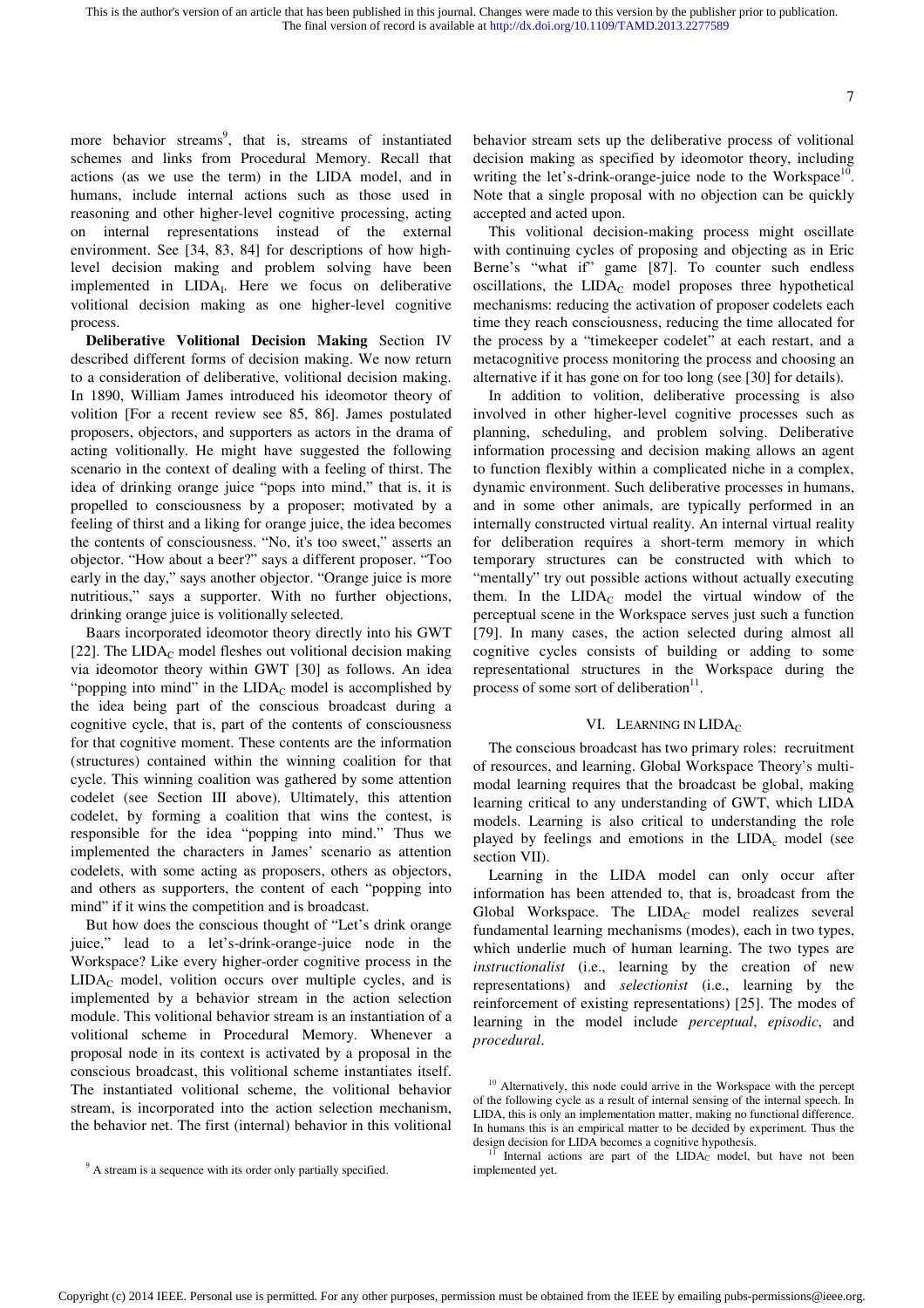Perceptual learning is learning to recognize objects, categorizations, relationships, events, etc. As new objects, categories, and the relationships among them and between them and other elements of the agent's ontology are learned, nodes (objects and categories) and links (relationships) are added to PAM, but not before the conscious broadcast (Figure 1). Episodic learning is the encoding of information into episodic memory, the associative, content-addressable, memory for events - the what, the where, and the when [88, 89].

Procedural learning is the encoding of procedures for executing behaviors into Procedural Memory. It is the learning of new actions and action sequences with which to accomplish new tasks. Here we must distinguish between action selection and action execution. LIDA's Procedural Memory is composed of schemes concerned with the selection of actions. Algorithms (motor plans) for their execution are found in Sensory-Motor Memory. The Procedural Memory has been implemented in LIDA<sub>I</sub>, and a procedural learning implementation was available in IDA [76].

Instructionalist learning refers to learning by the addition of new representations. For perceptual learning, such new representations are produced in the Workspace by structurebuilding codelets. If a new representation is part of a winning coalition in the Global Workspace, it becomes part of the conscious broadcast and is learned. In the current implementation, for perceptual learning these new representations will consist of nodes and links in PAM, for procedural learning of schemes in Procedural Memory, and for episodic learning of vectors in Transient Episodic Memory.

Each node in PAM and each scheme in Procedural Memory has both a base-level and a current activation. The current activation measures the present relevance or saliency of the node or scheme. Their base-level activation measures their overall usefulness. Occurring during each conscious broadcast, selectionist learning reinforces the base-level activation of every node and scheme in the conscious content of the broadcast. For episodic learning, such reinforcement happens automatically by means of internal mechanisms of sparse distributed memory (SDM) [52], the computational mechanism we use to model episodic memory.

Although the types of knowledge retained due to these three learning mechanisms differ, we hypothesize that conscious awareness is sufficient for learning. Although subliminal acquisition of information appears to occur, the effect sizes are quite small compared to conscious learning. In a classic study, Standing [90] showed that 10,000 distinct pictures could be learned with 96% recognition accuracy, after only 5 seconds of attention to each picture. No intention to learn was needed. Consciously learned educational material has been recalled after 50 years [91]. Attention greatly facilitates most modes of learning.

All learning in LIDA occurs as a result of the conscious broadcast. The conscious broadcast contains the entire content of consciousness including the affective portions. Transient Episodic Memory is also updated with the current contents of consciousness, including *feelings*, as events (episodic

learning). *Up to a point, the stronger the affect is, the stronger the encoding in memory* (discussed in more detail in the next section). Procedural memory (recent actions) is updated (reinforced) with *the strength of the reinforcement influenced by the strength of the affect* (procedural learning).

Most of LIDA's learning mechanisms are conceptual at this stage. Implementations exist for procedural learning [76] and episodic learning [92]. Spatial learning is currently being developed for possible robotic applications of LIDA. Perceptual associative learning is currently being implemented in a LIDA-based infant vervet monkey agent that learns predator alarm calls. Additional modes of learning are in the planning stage for later implementation into the LIDAI architecture. These include learning of motor plans in Sensory-Motor Memory for the execution of actions, the attentional learning of new attention codelets, and the learning of new structure-building codelets.

## VII. FEELINGS AND EMOTIONS IN  $LIDA<sub>C</sub>$

Emotions have been argued to play major roles in facilitating high-level cognition (for example, by acting as motivators for actions): "the emotional aspect of cognition, providing motivation and value to an otherwise neutral world, [...] is a fundamental part of the make-up of an organism with respect to sensorimotor learning"[93]. However, the modeling of emotion has been largely neglected in cognitive architecture research [4], with notable exceptions including SOAR [94, 95], and models accounting for emotion as well as some other aspects of cognition, but not aiming to be comprehensive architectures (e.g. [96], see [97, 98] for reviews). In this section, we will describe how  $LIDA<sub>C</sub>$  can model emotions and use them as motivators for action selection. These ideas are part of conceptual  $LIDA_C$  and have not yet been implemented in LIDA<sub>I</sub>. As with the other cognitive science phenomena described in this paper, their implementations will be simplified abstractions intended to be functionally similar to the real phenomena. We do not claim to account for their full psychological complexity. Nevertheless, using terms common in cognitive science is useful for establishing conceptual grounding, and to reduce the need for explanations.

The word "feeling" may be associated with external haptic sense, such as the feeling in our fingertips as they touch the keys. It is also used in connection with internal senses, such as the feeling of thirst or the pain of a pinprick. Following Johnston [99], and consistent with the influential appraisal theory  $[100]$ , in the LIDA<sub>C</sub> model we speak of *emotions* as feelings with cognitive content, such as the joy at the unexpected meeting with a friend or the embarrassment at having said the wrong thing.

Contemporary theories of emotion posit that cognitive *appraisals* of physiological changes give rise to emotional states [101-104]. Appraisal is an unconscious or conscious process where emotions are produced from subjective evaluations of situations, or objects, or events, along dimensions such as novelty, goal-alignment, agency, coping potential, and availability of a plan.

**Representing feelings in LIDA<sub>C</sub>**. Feelings are represented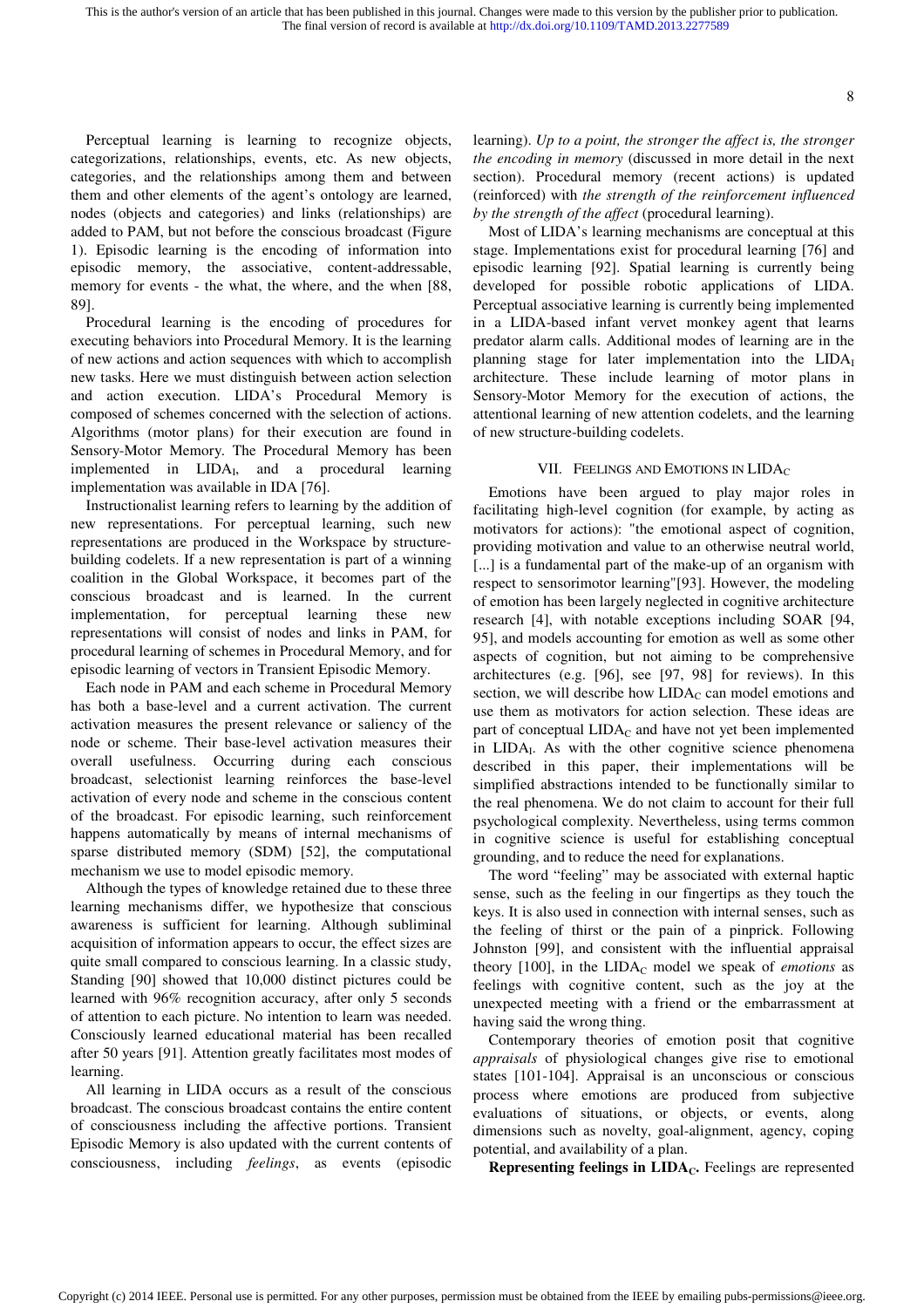in the  $LIDA<sub>C</sub>$  model as nodes in PAM. Each feeling node constitutes its own identity, for example, distress at not having enough oxygen is represented by one node, relief at taking a breath by another. Each feeling node has its own valence, always positive or always negative, with varying degrees of arousal. The current activation of the node measures the momentary arousal of the valence, that is, how positive or how negative. The arousal of feelings can be bottom-up, that is, arising from feature detectors in Perceptual Associative Memory (PAM). If those feeling are also emotions, the arousal can also be top-down, that is influenced by the appraisal that gave rise to the emotion. A thirst node in humans would activate itself in response to internal sensation having to do with fluid balance. A fear node in the presence of a known event would be activated by spreading activation from the other nodes representing the event, in turn activated by feature detectors of different sensory modalities.

Like other Workspace structures, feeling nodes help to cue transient and declarative episodic memories. The resulting local associations may also contain feeling nodes associated with memories of past events, which is consistent with network theories of emotion [105]. Being part of the structure carried by the coalition, and bringing their own activation with them, these feeling nodes play a major role in assigning activation to coalitions of information to which they belong, helping them to compete for attention. Any feeling nodes that belong to the winning coalition become part of the conscious broadcast (i.e., part of the contents of consciousness, and can influence the selection of an appropriate action).

Feelings can be recognized based on sensory input. Taking thirst as an example as we did above, an internal sense may sufficiently activate the thirst node in PAM, causing an instantiated thirst node to appear in the  $LIDA<sub>C</sub>$ 's Workspace. If this node is selected by an attention codelet and the resulting coalition wins the competition in the Global Workspace and thus comes to consciousness, the feeling of being thirsty is experienced<sup>12</sup> by the agent.

As stated above, emotions in  $LIDA<sub>C</sub>$  are taken to be feelings with cognitive content [99], for example, the fear of a truck bearing down, the shame at something said, the sadness at a loss, or the surprise at an unexpected turn of events. Feelings, including emotions, are represented by nodes in  $LIDA<sub>C</sub>$ 's Perceptual Associative Memory (PAM). Cognitive content, represented by node/link structures, are linked to emotion nodes by a process called appraisal [106].

**Appraisal in LIDA.** In LIDA<sub>C</sub>, appraisal of a new event, and its connection to an appropriate emotion, is performed by appraisal codelets<sup>13</sup>, a form of structure-building codelet, acting within LIDA<sub>C</sub>'s Workspace. Appraisal codelets identify an emotion as well as an arousal level (see below), in the form of an emotion PAM node, and connect this node to the perceptual structure representing the event causing the emotion. The appraisal process can also alter previously

identified emotions when the event is reappraised. This newly appraised structure, including the emotion node, is incorporated into the Current Situation Model (CSM), from whence some attention codelet may succeed in bringing it to consciousness. The conscious emotion can subsequently motivate action selection.



**Figure 2. Components of appraisal models (black) - based**  on  $[98]$  – and how  $LIDA_C$  accounts for them (blue)

LIDAC's appraisal process is based on components of computational appraisal models proposed by Marsella et al. [98] (see Figure 2). Here, person-environment relationship refers to the representation of the agent's current relationship with its environment. In  $LIDA<sub>C</sub>'s$  case, this representation is built in the Workspace, taking the form of PAM nodes.

Appraisal variables are derived from this representation and mapped onto an affective state (an emotion) with a specific intensity by an *affect derivation* model and an *affect intensity* model. In  $LIDA<sub>C</sub>$ , this is done by appraisal codelets operating on the Workspace. We propose to use Scherer's [100] appraisal variables: relevance, implications, coping potential and normative significance (all subjective to the current person-environment relationship). In  $LIDA_C$ , these variables are represented in the Workspace by PAM nodes, node structures, and their activations (see below). An emotion PAM node is spawned and connected to this representation by an appraisal codelet. Thus, these codelets implement the Appraisal Derivation Model and the Affect Derivation Model in Marsella et al.'s terminology [98] by creating the emotion node, and the Affect Intensity Model by creating and weighting the links to the Workspace node structures representing appraisal variables, which will ultimately determine the activation (or arousal) of the emotion node.

According to Scherer [100], the *relevance* of a stimulus event to an organism can be judged by its novelty (which includes intensity, suddenness, familiarity and predictability), as well as intrinsic pleasantness and goal relevance. In  $LIDA<sub>C</sub>$ , intensity or bottom-up salience is implemented by feature detectors, intrinsic pleasantness by activation passed from pleasant or unpleasant emotion nodes, and top-down importance with regard to current goals by activation passed down from goal representations.

The *implications* of a situation or an event need to be appraised to determine whether it furthers or hinders an

<sup>&</sup>lt;sup>12</sup>In the sense of functional consciousness. We make no commitment in our LIDA model to phenomenal consciousness.

<sup>&</sup>lt;sup>13</sup> This section describes a purely conceptual model. Appraisal codelets and variables have not yet been implemented in LIDA<sub>I</sub>.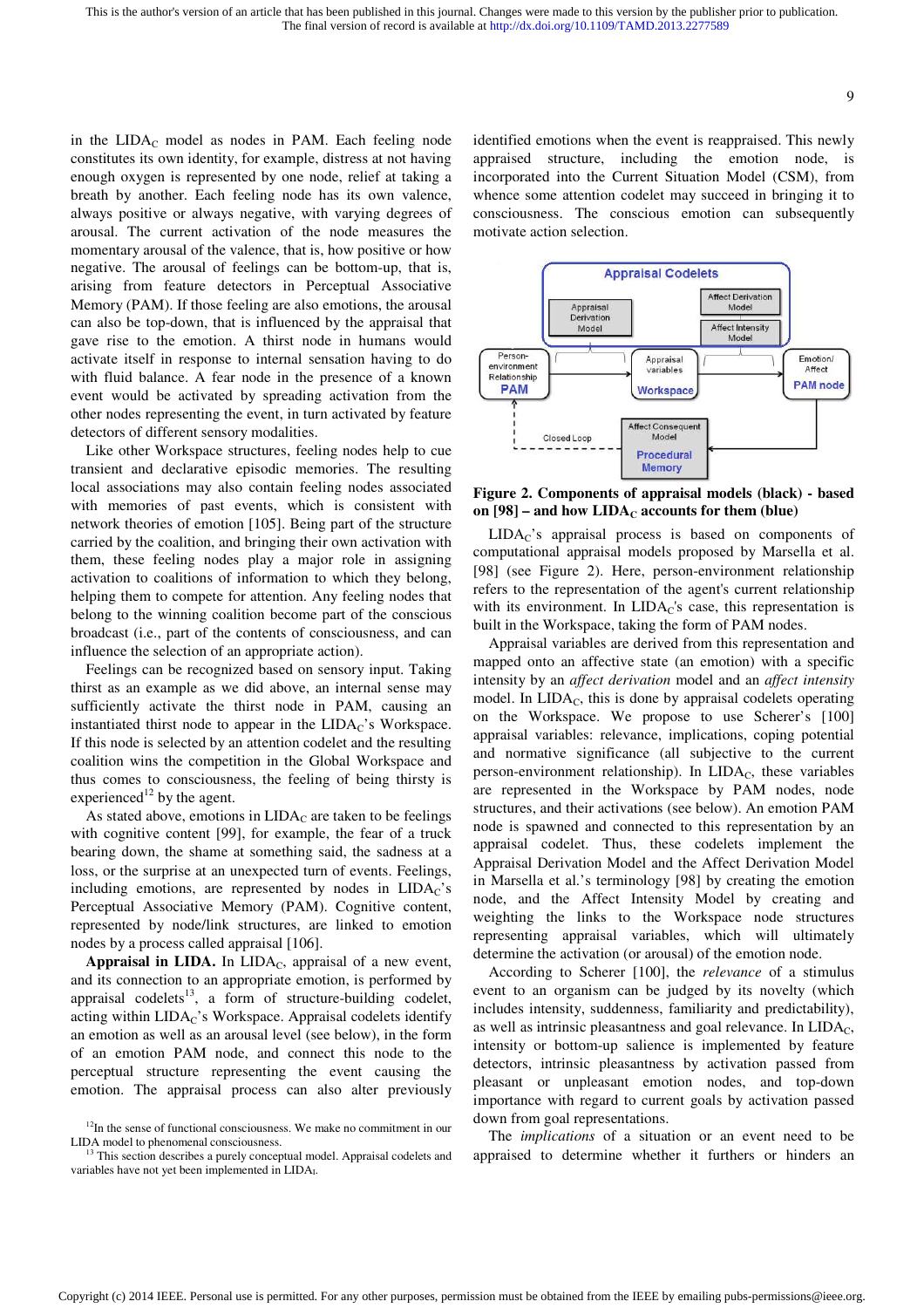organism's survival, or its ability to satisfy its needs or attain its goals. This involves the attribution of a cause, the assessment of outcome probabilities and of discrepancies from expectations, and checking the conduciveness to goals or needs. In  $LIDA<sub>C</sub>$ , implications could be judged by a predictive mental model in the virtual window of the CSM in the Workspace [79], represented as a node structure, that might be created and altered by behavior schemes representing the dynamics of the cause (e.g. possible actions of the responsible person) in the Procedural Memory [107]. This model or node structure would consist of PAM nodes (which can represent events as well as entities or objects [79]) representing causes and outcomes, and their activations would represent outcome probabilities and utilities. The overall activation of the node structure would influence the activation of the emotion node (urgent implications would lead to an emotion node with high activation).

*Coping potential* involves the evaluation of whether the individual can affect its concern with the eliciting event, and depends on to what extent the event can be controlled or influenced by the agent as well as to what extent the agent can adjust or adapt to the consequences of the event. In  $LIDA<sub>C</sub>$ , this also could be evaluated using a model created in the virtual window of the CSM [79], similarly to the implication evaluation, in this case making use of learned schemes representing the agent's own actions. This evaluation might require multiple cognitive cycles, each selecting a possible action, adding its results to the model in the Workspace and evaluating whether and to what extent the eliciting event will have been dealt with; this extent will then influence the activation of the emotion node. In both implication evaluations and coping potential evaluations, if a similar event has been encountered and its consequences learned already, building a predictive model using such schemes might not be necessary – the event's consequences can be cued from episodic (or perceptual) long-term memory.

Finally, *normative significance* involves taking into account how other group members would react to an event, and the significance of this for social agents [100]*.* The normative significance of events is evaluated against internal as well as external (social) standards. Such standards could be represented in semantic memory (part of declarative memory) in LIDA<sub>C</sub>, and, if cued, could influence the appraisal of socially significant situations, either by modulating the activations of the node structures representing these or by adding additional nodes (see previous work on moral standards in LIDA in [108]).

Importantly, we hypothesize that none of these appraisal variables require any amodal representations, as is common in other computational models of emotion (see e.g. [98]). All of them are represented by PAM nodes (which are based on perceptual symbols [42, 44]) and their activations.

Based on these appraisal variables, appraisal codelets can assign an emotion to the appraised situation, i.e. they can build a node structure representing the situation as well as its appraisal (both of which consist of PAM nodes) and connect an emotion PAM node to this structure. The activation of the emotion node (i.e. the intensity of the represented emotion) will be derived from this node structure, and will depend on all the factors described above.

The affect consequence model, mapping the affect onto an either behavioral or cognitive (internal) change, is implemented by the Procedural Memory and Action Selection modules in LIDA, which can cause the selection and execution of an external (behavioral) or an internal action. These actions cause changes in the represented situation in the Workspace, which is used in subsequent appraisals. Thus  $LIDA<sub>C</sub>$  contains a closed-loop appraisal system.

Although  $LIDA_C$  adopts an appraisal-model of emotion, it has two major differences in comparison to recent computational models of emotion reviewed by Marsella [98]. First, our model may potentially account for more factors determining the intensity of emotions than conventionally used affect intensity models such as e.g. expected utility (intensity proportional to the product of goal utility and probability of attainment – see [98]), since the node structure resulting from the appraisal process and passing activation to the emotion node could possibly be highly complex. This method of deriving affective intensity is also arguably more cognitively plausible than using a mathematical equation and amodal symbols (e.g. [42, 44]). However, since our model is purely conceptual as of yet, these claims are speculative and require further computational testing. Second,  $LIDA<sub>C</sub>'s$ attention mechanism provides computational explanations for the demonstrated importance of attention in the subjective intensity of emotions (e.g. [109, 110] – an agent paying attention to an emotion has an attention codelet with a high activation that will build a coalition with said emotion, increasing its activation and thus its subjective intensity). The few emotion models accounting for attention (e.g. [111]) usually only include a basic thresholding mechanism, as opposed to  $LIDA<sub>C</sub>$ 's detailed attention model that is based on Global Workspace Theory [69, 112].

**The role of emotions in action selection**. Every autonomous agent must be equipped with primitive motivations that motivate its selection of actions, in order to form its own agenda [6]. Such motivations may be causal as in the purely physical mechanism motivating a bacterium to follow a nutrient gradient upstream [113]. They may occur as drives as in the *if* condition of a production rule in an artificial agent [114]. In humans, in many animals, and in the  $LIDA_C$ model, these motivations are implemented by feelings and emotion [33]. Such feelings implicitly give rise to values, an agent's general preference for an action in a situation, that serve to motivate action selection [33, 115]. Feelings provide flexible motivations. For example, *hunger* with its multiple, learned satisfiers is much more flexible than specifying under which circumstances to eat what. Also, a built-in or learned fear of A can be flexibly applied to B when B is like A. Feelings are desirable motivators when the environment is too complex to specify what to do when, and when association and learning are both available.

LIDA's Procedural Memory contains schemes, each consisting of a context, an action, a result, and an activation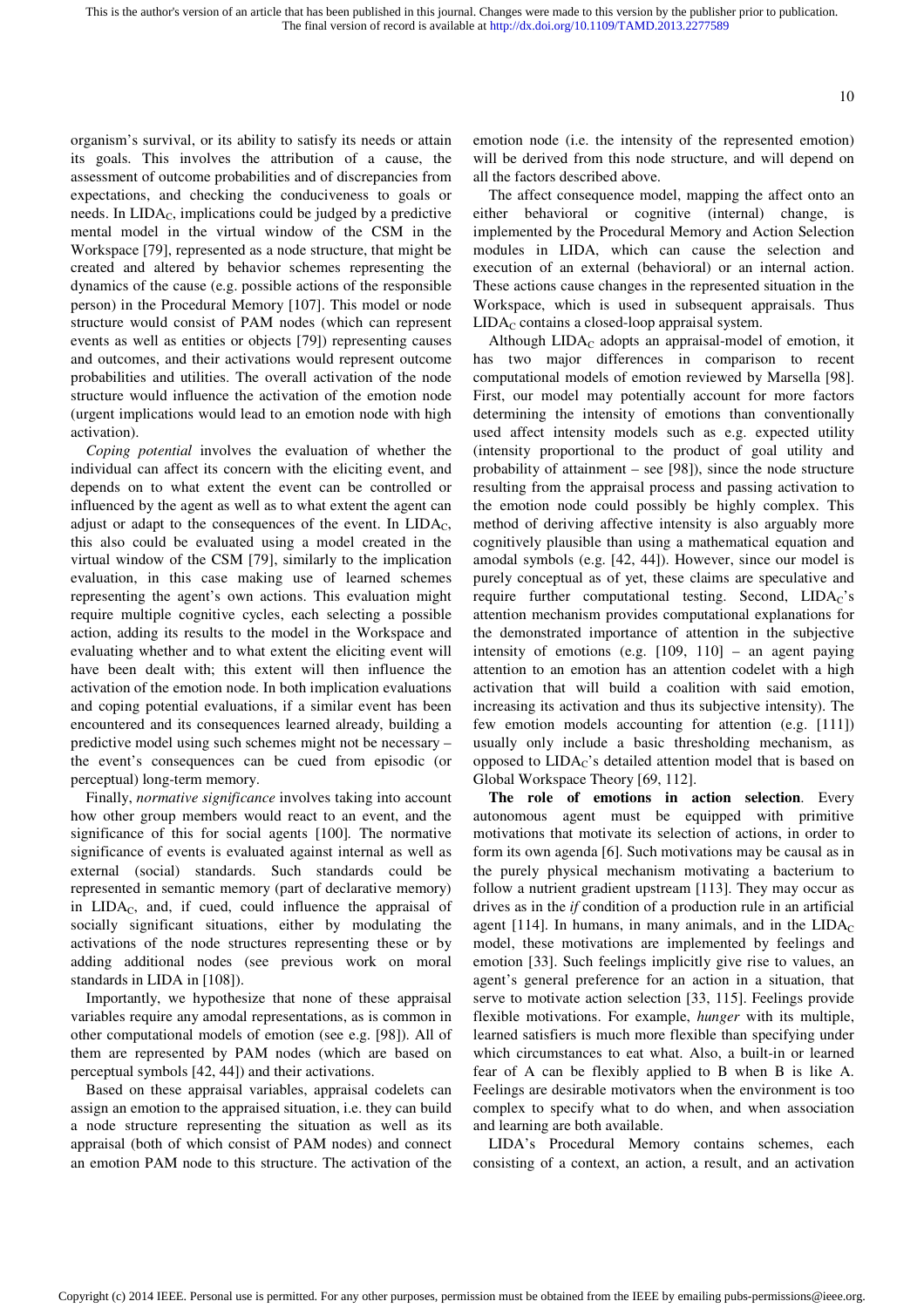measuring the likelihood of an action taken in the context producing the result. Feeling or emotion nodes in the conscious broadcast that also occur in the context of a scheme in Procedural Memory add to the current activation of that scheme, increasing the likelihood of it being activated. It is here that feelings play their first role as implementations of motivation by adding to the likelihood of a particular action being selected. A feeling in the context of a scheme implicitly increases or decreases the value assigned to taking that scheme's action.

Apart from facilitating action selection, feelings or emotions in the conscious broadcast also play a role in modulating the various forms of learning. Up to a point, the higher the arousal the greater the learning. Beyond that point, more arousal begins to interfere with learning [116].

In the Action Selection mechanism, the activation of a particular behavior scheme, and thus its ability to compete for selection and execution, depends upon several factors. These factors include how well the context specified by the behavior scheme agrees with the current and very recently past contents of consciousness (that is, with the contextualized current situation). The contribution of feeling nodes to the behavior scheme's activation constitutes the environmental influence on action selection. As mentioned earlier, the activation of this newly arriving behavior also depends on the presence of feeling nodes in its context and their activation as part of the conscious broadcasts. Thus feelings contribute motivation for taking action by adding activation to newly arriving behavior schemes.

The selected behavior, including its feelings, is then passed to sensory-motor memory for execution. There the feelings modulate the execution of the action [117].

#### VIII. LIDA AND THE UNDERLYING NEURAL PROCESSES

As emphasized earlier, LIDA is *not* intended to model the neural mechanisms underlying cognition. But if LIDA is to be a cognitive model, and cognition is implemented in brains, there must be some relationship between LIDA and the underlying neuroscience. In this section, we will outline this relationship, in order to argue for the plausibility of the LIDA model, and to further clarify and constrain the functionality that LIDA's modules and processes are intended to model. Following Freeman and others we invoke non-linear dynamics as the needed bridge between our model and the underlying neuroscience [118-120]. Although currently not implemented as a dynamical system, LIDA's cognitive cycle shows many of the properties of such systems [121]. For example, it is similar to an overarching oscillatory process, and is assembled from multiple components themselves resembling oscillators; its dynamics change over multiple time scales (from activationpassing processes operating in a few ms, to modules operating in a few tens of ms, to cognitive cycles and multi-cycle processes [69]); and its representations show properties resembling the dynamic systems concept of stability (a PAM node representation in the Workspace might be stable, i.e. persistent in the face of systematic or random perturbations incoming activations, or unstable if it is still in PAM and its activation is very close to the percept threshold) [122].

Descriptions of tentative neuronal correlates for LIDA's modules and processes, based on functional correspondence, have been described elsewhere [123]. Below, we shall briefly outline a simplified dynamical systems view of LIDA's cognitive cycle, connecting it to empirical neuroscience. We use a flavor of dynamic systems theory called Dynamic Field Theory (DFT) to make this connection, because of its conceptual similarity to LIDA's ideas (see above) and its neurobiological plausibility [122, 124, 125]. Dynamic neural fields in DFT can be viewed as types of recurrent neural networks [126] with dynamics similar to leaky integrate-andfire equations which are used in some spiking neuron models [127]. They are firmly grounded in neural principles [126] and can account for the dynamics of cortical neural activation, for example in the visual cortex [128] and motor cortices, substantiated by comparisons of single-neuron recordings to the field activation [129] (see [126] for more arguments for the neural plausibility of DFT).

Dynamic neural fields formalize how neural populations represent dimensions characterizing perceptual features, cognitive operations, actions, etc. They represent information along an activation dimension (corresponding to the amount of available information or its certainty) and one or more feature dimensions (e.g. spatial location, orientation, or perceptual features such as frequency or color or motion), with low levels of activation at a particular point indicating that that value of the represented dimension is unlikely, and with the dynamics defined by a field equation similar to the one below [122].

#### $\tau \dot{u}(x,t) = -u(x,t) + \text{resting level} + \text{input} + \text{interaction}$

where  $u(x,t)$  is the activation field defined over dimension x and time t, and  $\tau$  is a timescale parameter. Without the interaction between field sites (ignoring the last term), attractor solutions depend only on the field input (e.g. from sensors) and the constant resting level; activation peaks would eventually vanish with ceasing input. To stabilize local activation peaks in the absence of input, the interaction is defined to be locally excitatory and globally inhibitory [122], in the center-surround fashion observed in biological neurons (e.g. [130]).

Different layers of LIDA's sensory memory [131] could correspond to sensory cortical areas, which could be modeled as multiple dynamic fields – e.g. [125]. Multiple such features represented on different fields implementing different layers of sensory memory can be bound into holistic object representations on a working memory field, e.g. as done by [132]. Such a field might implement the Workspace, and activation peaks on it correspond to PAM nodes (Figure 3).

Another dynamic field with strong inhibitory interaction to ensure a winner-take-all mechanism could implement LIDA's Global Workspace. This field would receive its excitatory input from the Workspace field, as well as an Attention field for amplifying attended regions, and would select and stabilize the strongest activation peak, which would then inhibit all others and emerge as the winner of the competition for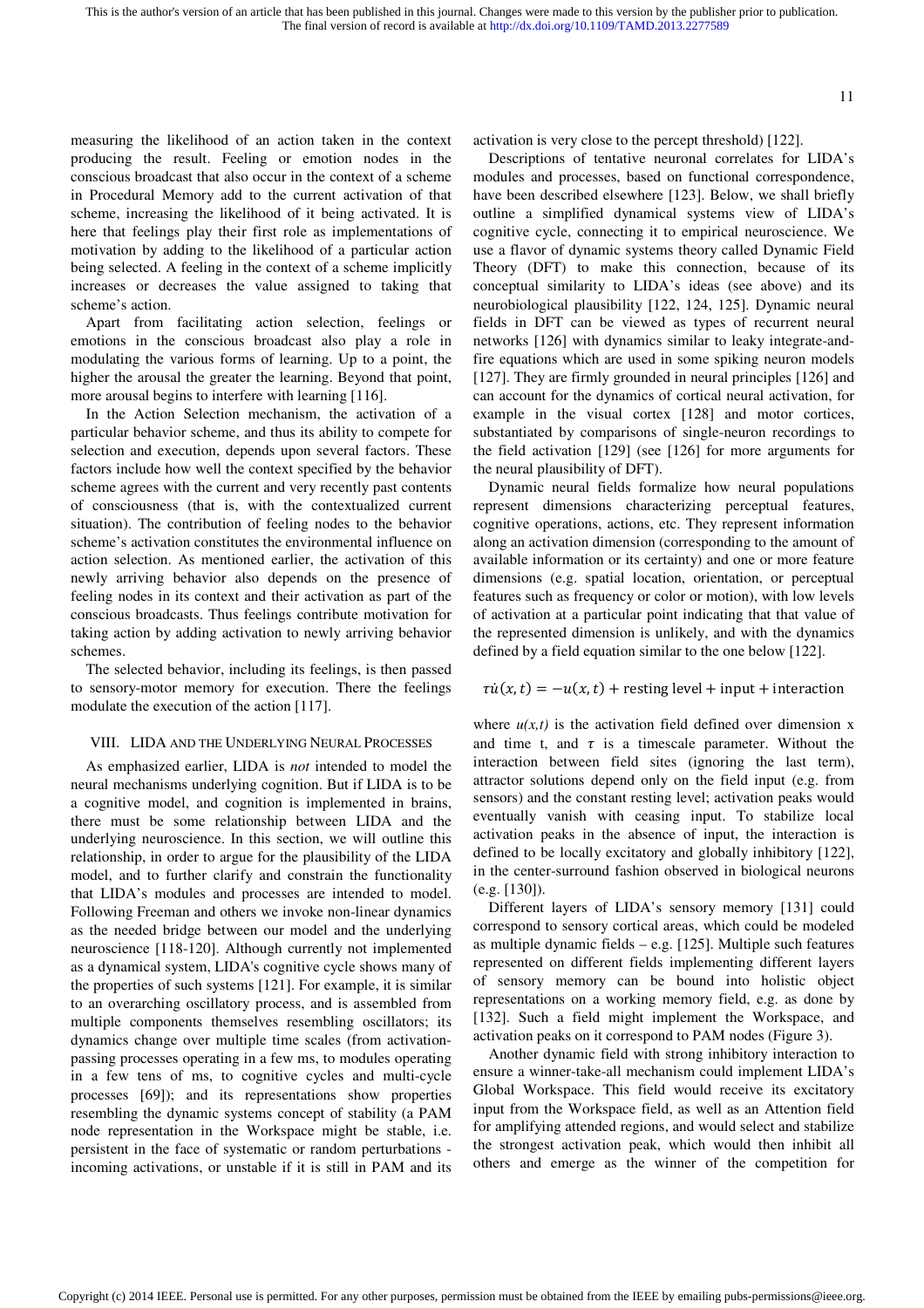

**Figure 3. A dynamical systems (DFT) based implementation of the LIDA cognitive cycle in a reaction time experiment**. The blue, thick lines / blue surface represent dynamic neural fields. Red, thin lines show the field output, after the application of a sigmoidal threshold function to ensure that only sufficiently activated field sites contribute to the interaction [122]. In this simplified example, yellow and green glowing lights are perceived and represented (only one feature layer is shown, but any number could be combined in Workspace representations). The activation peak representing the green light enters the Global Workspace, due to the Attention field amplifying its peak (but not the peak associated with the yellow light), and elevates the pre-shaped Procedural Memory field above threshold, causing an action to be taken and the button to be pressed (pre-shaping can ensure that from all applicable actions based on current percepts, only the task-relevant one reaches the threshold, and has been argued to be neurally plausible [129]).

parameter can ensure that this process only happens at plausible frequencies.

Finally, action selection could be implemented as suggested

by [133], by adding two additional layers, apart from the Global Workspace layer, representing important objects: a Procedural Memory (called ASL in [133]) encoding chains of action primitives, and a Result layer (called IL in [133]) specifying result states of an action. Conscious object representations can then prime multiple possible actions (activation peaks) in the Procedural Memory layer, and a predefined task context or a specific goal defined in the Result layer can then elevate one of these over the threshold, stabilizing it and thus selecting the action best matching the preconditions and the goal state. Action selection and movement control using dynamic neural fields [134], as well as pre-defining goals through pre-shaping [129], have been argued to be neurobiologically plausible.

Figure 3 shows the described highly simplified DFT implementation of LIDA<sub>I</sub> for the reaction time experiment described in Section X, showing the agent perceiving a green light and pressing the appropriate button. Since we have only recently started investigating a dynamic implementation of  $LIDA<sub>I</sub>$ , we do not yet have data substantiating the neural plausibility of such an implementation, or of our mapping of LIDA modules to brain areas [123].

LIDA's modules can be tentatively assigned neural correlates, based on functional correspondences. This mapping is tentative because the empirical neuroscience evidence is still changing. Such correlates should be interpreted as being involved with the activity of the corresponding LIDA module or process, rather than as being equivalent to it. The correspondence of module to brain correlates is often one-tomany, since a single LIDA module may be implemented by numerous, disparate cell assemblies in brains. Do note that the LIDA model, being described in terms of modules and processes, makes no commitment to the underlying neural structure being modular or localized, as is exemplified in the following paragraphs.

Sensory memory correlates in a one-to-many fashion with brain areas for each sensory modality, for example iconic memory (occipital lobe) and echoic memory (primary auditory cortex) [135, 136]. Representations in Sensory Memory are all modal. Node representations in PAM (LIDA's perceptual symbol implementations [42, 44]) are difficult to localize in the brain, since they are distributed and multimodal [42, 137, 138]; some of the major areas involved are the perirhinal cortex [139, 140], amygdala and orbito-frontal cortex [141], mushroom body neurons [142], medial orbitofrontal cortex [143], etc.

The entorhinal cortex, together with the temporo-parietal and frontal lobes in humans, would implement parts of the LIDA Workspace (preconscious working memory buffers) where new objects, events, and higher-level structures are created [144, 145]. We view the hippocampus as implementing LIDA's Transient Episodic Memory [146, 147],where events are encoded in humans for a few hours or a day at most [148], as well as the Spatial Memory module [149, 150] which is currently in development.

LIDA's Global Workspace, where coalitions compete for attention, can be thought of as possibly corresponding to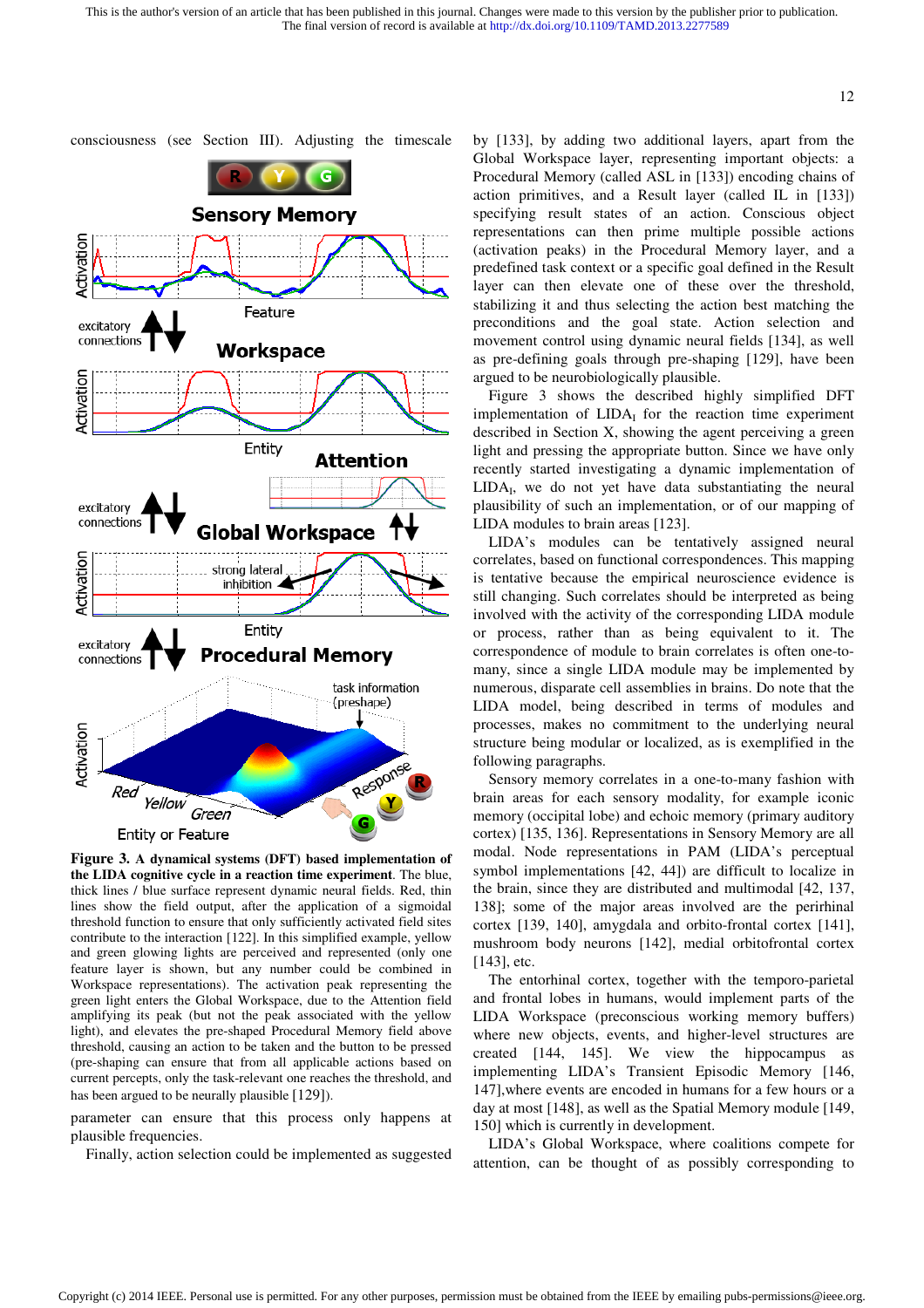different brain areas during successive cognitive cycles, with each such area holding a coalition appropriate to it, Coalitions race to threshold with the winner "igniting" [151] to give rise to a thalamocortical core [152], which implements the conscious broadcast via a dynamic Global Workspace (dGW), presumably facilitated by large scale oscillatory synchrony [69, 153, 154]. LIDA's Procedural Memory would correspond to the anterior cingulate and the striatum [155, 156] while its Action Selection mechanism would be grounded in the basal ganglia [157]. These last two modules are concerned with what action to perform in response to the situation understood during a single cognitive cycle. The correlates of volitional decision making, arising from multiple cognitive cycles (see next section), include the ventral anterior cingulate cortex and prefrontal cortices (such as the ventromedial and dorsolateral prefrontal cortex) [158, 159]. Although these prefrontal areas are involved in many other tasks, their importance for volitional decision making is highlighted by the apparent necessity of prefrontal involvement in the oscillatory synchrony giving rise to conscious activity [153, 160], which is necessary for selecting volitional actions (see Section IV). LIDA's Sensory-motor Memory, which is concerned with how to perform the selected action, would involve the dorsal striatum [161]. For a more comprehensive overview of neural mappings of LIDA modules and processes see the tables in [123].

In contrast to LIDA, some other cognitive architectures and models have attempted to directly correlate the activity in their modules to brain areas, and have presented evidence for the neuronal counterparts of their modules based on brain imaging data [162]. For example, ACT-R has been successful in predicting fMRI activation in tasks such as algebraic problem solving [163] or mathematical reasoning [164]. The neuronal correlates underlying ACT-R's modules that have been substantiated using such fMRI studies include the fusiform gyrus (visual), posterior parietal cortex (imaginal), anterior cingulate cortex (goal/control), lateral inferior prefrontal cortex (retrieval), caudate nucleus in the basal ganglia (procedural) and the motor cortex (manual) [165, 166]. Apart from substantiation of their claims with neural imaging methods, another difference between LIDA's and ACT-R's neural mapping is that ACT-R assumes a strictly modular organization of the brain, with functional one-on-one mappings to individual areas, a view that has some challenges based on empirical results [137, 167, 168]. Anderson et al. [166] also point out that there is some evidence against the prediction arising from this mapping that the basal ganglia (as the counterpart of ACT-R's production system) is the sole path of communication between different cortical areas. This evidence includes observed cortical-to-cortical connections (e.g. [137, 169]), the apparent small-world properties of the cortex (minimal-length pathways connecting all individual components) [170, 171], as well as the major role of longrange synchronization of oscillatory signals in mediating communication between different cortical networks [154, 172]. Finally, analyzing cognitive states using stimulus-locked averaging across trials, as done in many brain imaging studies

including ACT-R's, removes information about how the brain's spontaneous activity interacts with stimulus-driven input [172] by averaging out signals not time-locked to the stimulus.

In contrast, dynamical system properties outlined above, as well as oscillatory activity and brain rhythms, play a major role in LIDA's view of the neuronal correlates underlying its modules and processes [67, 69, 173, 174]. LIDA itself is modular, but does not try to map its modules to brain areas in a one-on-one fashion. Based on the cognitive cycle hypothesis (Section II) and the assumption that functional consciousness requires large-scale theta-gamma synchrony [154, 173], we have derived the temporal length of the cognitive cycle and its subprocesses [69], and have used these parameters to replicate behavior data (Section X). Efforts are under way to further substantiate the hypotheses put forward by the LIDA model with respect to its neuronal and oscillatory counterparts.

# IX. THE LIDAI COMPUTATIONAL FRAMEWORK

The  $LIDA<sub>I</sub>$  Framework is a generic and customizable computational implementation of aspects of the  $LIDA<sub>C</sub>$  model, programmed in Java. The main goal is to provide a generic implementation of the model, easily customizable for specific problem domains, so as to allow for the relatively rapid development of LIDA<sub>I</sub>-controlled software agents. Here, we briefly describe the LIDA<sub>I</sub> Framework elements and principal characteristics. A more detailed description can be found in [175].

The Framework permits a declarative description of the specific implementation details of an agent. The architecture of the software agent is specified using an XML-formatted file called the *agent declaration file*. In this way, the developer does not need to define the entire agent in Java; he or she can simply define it using this XML specification file. For example, new behaviors (schemes) can be added to an agent manually by entering a new entry to the parameters of the Procedural Memory module, and specifying the PAM nodes constituting the scheme context (in which situation the action would be appropriate), the action that should be taken when the context is matched, the expected result of the action, and a base-level activation (see Sections III and VI).

An important goal of the Framework is its ready customization. The customization can be done at several levels depending upon the required functionality. At the most basic level, developers can use the agent declaration file to customize their applications. Several small pieces in the Framework can also be customized by implementing particular versions of them. For example, new strategies for decaying activations or types of codelets can be implemented. Finally, more advanced users can also customize and change internal implementation of whole modules. In each case, the Framework provides default implementations that greatly simplify the customization process.

The Framework was conceived with multithreading support in mind. Biological minds operate in parallel and so should artificial ones, not only for plausibility, but also in order to be able to deal with complex perceptual information with limited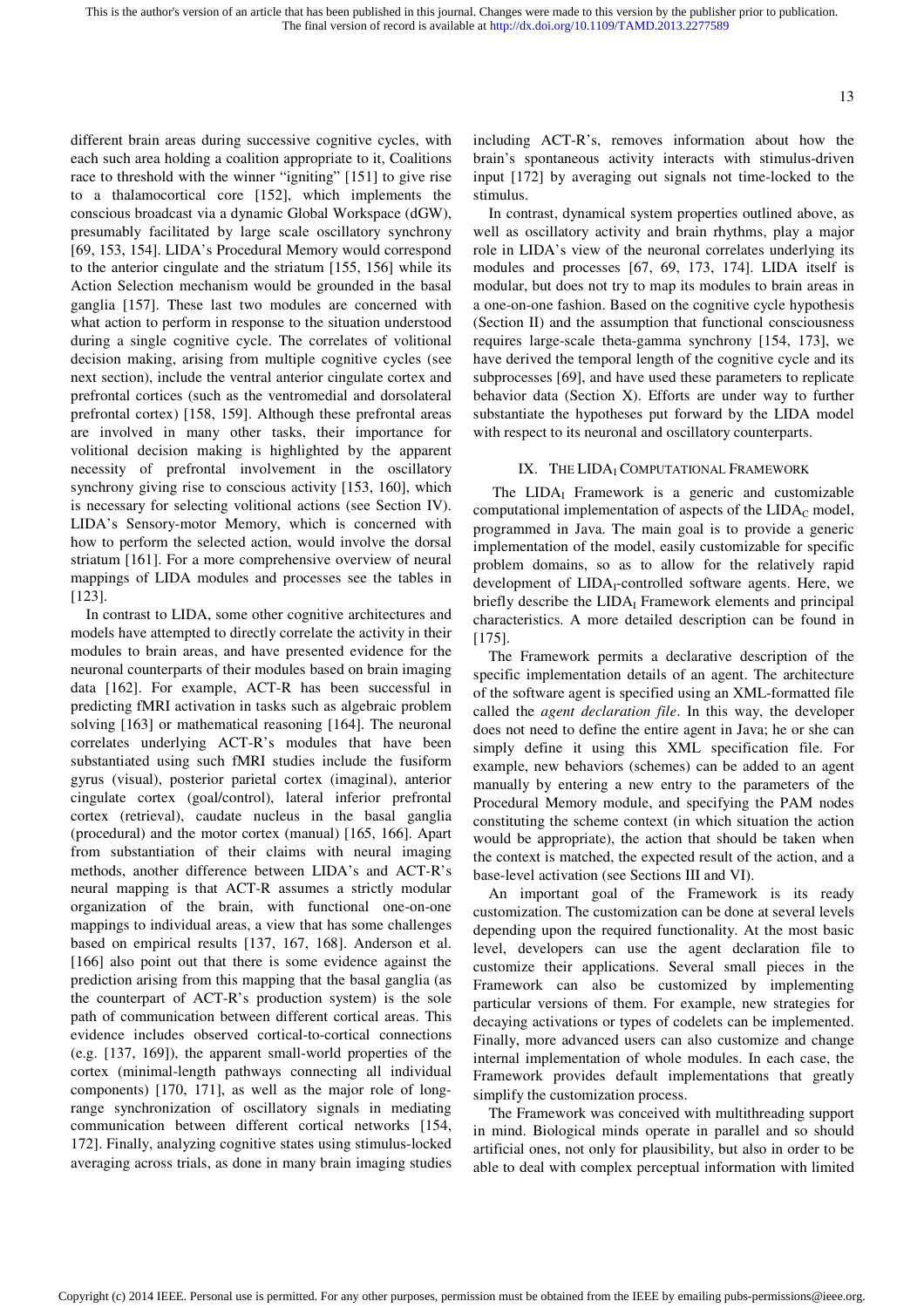$resources<sup>14</sup>$  [65]. Tasks, encapsulations of small processes, together with a dedicated task manager, implement multithreading support that allows for a high level of parallelization. Finally, the LIDA<sub>I</sub> Framework implementation adheres to several important design principles [176] and best programming practices.

The LIDA<sub>I</sub> Framework defines several data structures and procedures (algorithms) and is composed of several pieces. Its main components are software modules, interconnected elements that represent conceptual modules in the  $LIDA<sub>C</sub>$ model. Each main component of the  $LIDA_C$  cognitive model has a corresponding module in the framework. For example, the Sensory Memory, Workspace and Action Selection are all modules in the framework. In addition to a common application programming interface (API), each module has its own API that defines its functionality. Modules can have submodules. A submodule is a module nested inside another module. For example, the Workspace has several submodules, such as the CSM submodule.

Most modules in the  $LIDA<sub>I</sub>$  Framework are domain independent. For each of these modules, the Framework provides a default implementation. For example, Transient Episodic Memory is implemented as sparse distributed memory [52] and the Action Selection Module as a behavior net [56]. However, some modules must be domain specific. In particular, Sensory Memory and Sensory-Motor Memory have to be specified on the basis of the domain that the Framework is being applied to. Nevertheless, the Framework supplies base implementations from whence the developer can implement domain-specific functionality.

Modules need to perform several tasks in order to achieve their specific functionalities. The Framework provides Tasks, which are encapsulations of small processes. A module can create several Tasks to help it perform its functions. A Task can run one time or repeatedly. A Task that passes activation is an example of the former, while a structure-building codelet is an example of the latter. The Task Manager controls the execution of all Tasks in the Framework. Tasks can be executed on separate threads by the Task Manager, achieving parallel execution in a way that is approximately transparent to the user.

Modules need to communicate with other modules. To implement this, we use the Observer design pattern [176]. In short, a module, called the "listener," which receives information from another "producer" module, can register itself with the producer as a listener. Each time the producer has something to send, it transmits the information to all of its registered listeners. There are numerous instances of listeners in the Framework. One module can be registered as a listener of several other modules. Also a module can be a producer and a listener of other modules at the same time.

Nodes, links, and other LIDA elements such as coalitions, codelets, and behaviors, have activation. The activation

generally represents the relative importance of the element to the current situation. All activations are excited or decayed using "strategies." These are implementations of the strategy design pattern which allows for customizable behavior; in this case they specify the way activation of each element is excited or decayed, so it is easy for the developer to change the algorithm for excitation or decay of elements.

Finally, the Framework includes several supporting tools, such as a customizable graphical user interface (GUI), logging capabilities, and an architecture loader that parses several XML files with the definition and parameterization of the agent.

Vector LIDA is a promising improvement of the LIDA cognitive architecture's computational implementation. Vector  $LIDA<sub>I</sub>$  [177] employs high-dimensional vectors and reduced descriptions. High-dimensional vector spaces have interesting properties that make them attractive for representations in cognitive models [178]. The distribution of the distances between vectors in these spaces, and the huge number of possible vectors, allow noise-robust representations where the distance between vectors can be used to measure the similarity (or dissimilarity) of the concepts they represent. Moreover, these high-dimensional vectors can be used to represent complex structures, where each vector denotes an element in the structure. However, a single vector can also represent one of these same complex structures in its entirety by implementing a *reduced description*, a mechanism to encode complex hierarchical structures in vectors or connectionist models [179]. These reduced description vectors can be expanded to obtain the whole structure, and can be used directly for complex calculations and procedures, such as making analogies, logical inference, or structural comparison [see 178, 180 for further discussion of these applications].

Vector LIDA will utilize a new reduced representation model, the Modular Composite Representation (MCR) based on high-dimensional integer vectors [181]. This representation has advantages over previous similar models: it has good representation capability with relatively simple operations (see [181] and [182] for details). Also, several new variations of Sparse Distributed Memory (SDM) [52], the Integer SDM [183] and the Extended SDM [184] provide support for storing these vectors with an intrinsic learning mechanism.

This new implementation will present several advantages over the current version. First, MCR vectors have the potential of directly implementing Barsalou's perceptual symbol system [44]. Constructing MCR vectors from sensory and motor information using hyperdimensional computing operations would produce representations that have many of the perceptual symbols' characteristics described by Barsalou [44]. Similar sensory information would yield similar representations, and the processing operations of MCR could facilitate the implementation of the simulators described by Barsalou, such as integrating details [185], simulating event sequences [184], and categorizing new stimuli [52]. Second, many cognitive operations require approximate comparisons, which are hard to implement with graph-like representations, but are natural for vector representations. Third, Integer SDM

 $14$  The implementations based on LIDA<sub>I</sub> are not yet at a stage where the functional importance of parallel and asynchronous operation could be verified. Ongoing work on implementing LIDA<sub>I</sub> on robots might make such empirical evaluations possible in the future.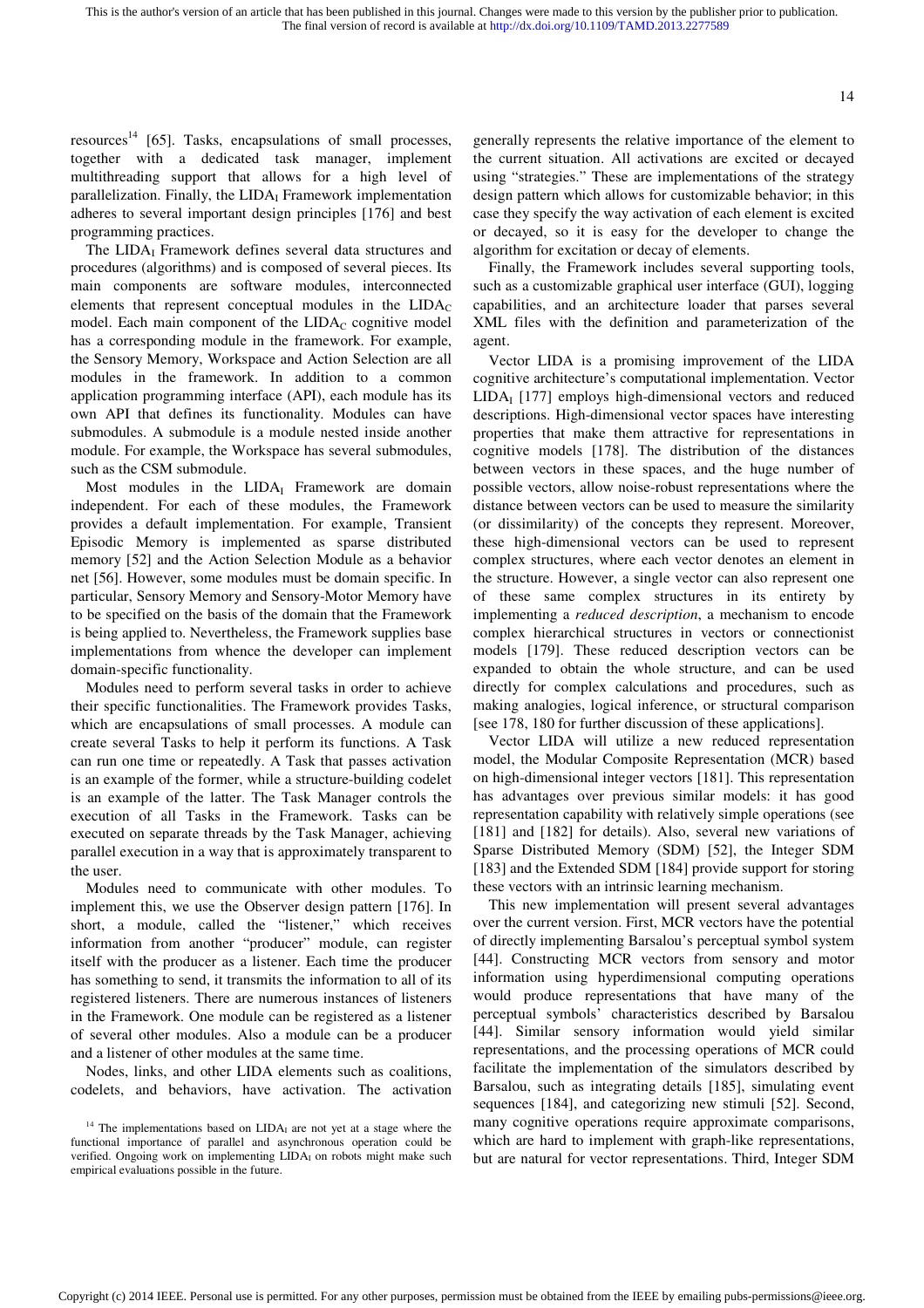and Extended SDM would provide an inherent learning mechanism [52] that will reinforce common vectors in the memory. Finally, the vector nature of this model makes it a good candidate for parallel implementations, using GPUs or other high-performance parallel architectures.

Although this new implementation is still in progress, extensive research and implementations have already been carried out for its main components: MCR vectors and the various SDM implementations.

Summing up, the  $LIDA<sub>I</sub>$  Framework allows the creation of new applications and simulations based on the  $LIDA<sub>C</sub>$  model. Its design and implementation aims at simplifying this process by permitting the developer to concentrate on the specifics of the application, while hiding the complexities of the generic parts of the model. Use of the Framework also enforces good software practices that simplify the creation of complex architectures. It achieves a high level of abstraction permitting several ways and levels of customization with a low level of coupling among modules. Supplemental tools like a GUI and logging support are also provided. The result is a powerful and customizable tool with which to develop  $LIDA_1$ -controlled software agents and robots.

#### X. LIDA<sub>I</sub>-BASED SOFTWARE AGENTS

We have developed four cognitive software agents that replicate experiment data from human subjects [24, 69] in order to show how the computational  $LIDA<sub>I</sub>$  architecture can model human cognition in basic psychological tasks. Our main goals with these agents were to substantiate some of the claims of the LIDA model and to take a first step towards identifying a set of internal parameters. Ideally, these internal parameters will remain constant when disparate datasets from different experiments conducted on human subjects are reproduced with  $LIDA<sub>I</sub>$  agents. Finding such a set of parameters would provide substantial evidence of the accuracy and usefulness of the conceptual cognitive model.

Basic values for the parameters governing mechanisms in  $LIDA<sub>I</sub>$  were derived from neuroscience data [69]. For example, visual feature detectors in LIDA<sub>I</sub> agents have to take about 30ms to run, derived from neuronal conduction delays in area V1 in the human visual cortex [186, 187]. These basic parameters were first tested in a simple reaction time task  $(LIDA<sub>I</sub>$  Reaction Time agent), and verified in an experiment designed to investigate perceptual simultaneity and continuity  $(LIDA<sub>I</sub>$  Allport agent), and two experiments examining the properties of attention (the LIDA<sub>I</sub> Attention and Attentional Blink agents). The latter three agents were also motivated by the goal of validating some of the claims of the GWT of consciousness underlying the LIDA model. GWT posits that consciousness is discrete, which is consistent with some recent neuroscientific evidence [154, 188, 189].

**The LIDA<sub>I</sub> Reaction Time agent**. The LIDA<sub>I</sub> Reaction Time (LRT) agent performs a simple reaction time task. The main goal was to evaluate the behavioral consequences of the parameters derived from empirical neuroscience evidence, concerning the duration of the cognitive cycle and its phases. The agent is embedded in a simple environment consisting of

a red or green light, and a button which the agent has to press when the light turns green.

The LRT agent is based on the  $LIDA<sub>I</sub>$  computational Framework and contains additional code to implement the simple environment [69]. Some parts of the understanding phase of the LIDA cognitive cycle (Transient Episodic Memory, Declarative Memory, structure building codelets) were not required because of the simplicity of this task.

The LRT agent's cognitive cycle starts with a representation of the light in the environment, which is stored in Sensory Memory. Feature Detectors pertaining to the color of the stimulus observe this representation and pass activation to corresponding PAM nodes, which are then copied to the Workspace, indicating that the stimulus has been recognized or *understood* (this occurs in about 100ms, as in humans [190]). This marks the end of the *understanding phase,* which in more complex domains would also include memory recall and structure building<sup>15</sup>.

In the *attending phase*, attention codelets look out for relevant, important, urgent, or novel percepts, combine them into coalitions, and move them to the Global Workspace. One of these coalitions wins the subsequent competition for consciousness and is included in the global broadcast. This coalition has entered consciousness. There is some evidence to indicate that this takes approximately 200-280ms from the beginning of a cycle for simple processing tasks, under the assumption that conscious perception involves synchronous oscillatory activity in brains [191].

Finally, an appropriate action is selected based on the contents of the conscious broadcast in the *action selection phase*. The schemes in Procedural Memory, in this case the two schemes representing the action to press the button and to release it, obtain activation based on how well the conscious contents match their context. A single action will then be selected in the Action Selection module. The chosen action is then passed to Sensory-Motor Memory where it is executed. When this occurs, the state of the button in the environment is set to the appropriate value by a snippet of code that could be called the LRT agent's "actuator."

The cognitive cycle durations of the LRT agent (283 ms averaged over 30 runs, see [69]) are comparable, but larger than the cycle durations inferred from the reaction times of adult humans (200ms according to [192]). This is consistent with recent neuroscientific evidence (e.g. [154, 193, 194], see also [69]) supporting the idea that single perception-action cycles may take longer than simple reaction time tasks under normal circumstances (e.g. more complex stimuli). We hypothesize that the main reason for humans being faster at such experiments is the effect of temporal expectation, which reduces reaction time (and has not yet been implemented in  $LIDA<sub>I</sub>$ ). A behavioral consequence of this is that reaction times to predictable stimuli are significantly lower than

<sup>&</sup>lt;sup>15</sup> Embedding these processes into a cognitive cycle – which increases the duration of a single cycle – is one of the differences between LIDA and other cognitive architectures (see Section XI). Due to the early stage of the implemented LIDA<sub>I</sub> framework, this difference has not been empirically evaluated yet.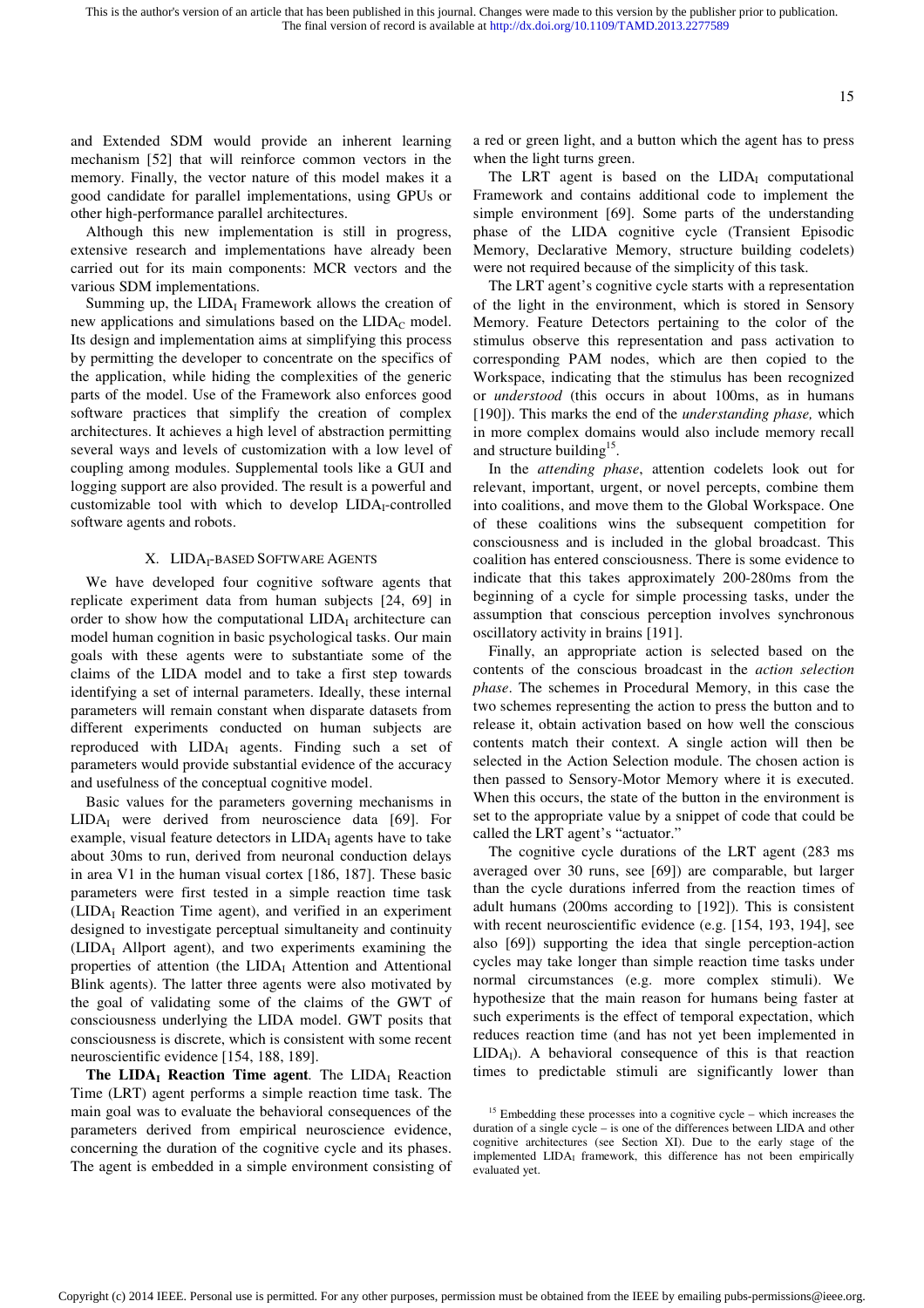reactions to uncertain and temporally highly variable stimuli (see [195] for a review). From a neurophysiological point of view, increased activation levels can be observed in subcortical (the basal ganglia) and cortical action circuits (inferior parietal and premotor areas) prior to perceiving the stimulus. This increased activity is presumed to be capable of reducing the time required for action selection for predictable stimuli [196, 197], an effect not accounted for in this simulation.

**The LIDA**<sup>I</sup>  **Allport agent**. This agent replicates a psychological experiment proposed by Allport [68], with the intention of comparing the *Discrete Moment Hypothesis* [198] with the *Continuous (Traveling) Moment Hypothesis*. The Discrete Moment Hypothesis posits that consciousness is comprised of distinct and non-overlapping conscious 'moments,' within which all time-order information is lost. In contrast, the *Continuous (Traveling) Moment Hypothesis* considers conscious 'moments' to correspond to continuously moving segments of the incoming sensory information. We used this experimental paradigm to show that LIDA's discrete consciousness position is an adequate model of human functional consciousness, despite Allport's conclusion that the *Discrete Moment Hypothesis* contradicts experimental evidence. Another goal of this simulation was to verify the timing parameters in a more complex setting [69].

In Allport's experiment, participants were seated in front of a screen, which displayed a single horizontal line, appearing in one of 12 positions on the screen (see Figure 4). This line rapidly changed position, moving upward. Upon reaching the topmost position, the screen was left blank for the same duration as the line took while traversing each of the 12 positions, and then the line appeared again on the bottom position. The cycle time  $(\tau)$  was controlled by the participant. At very large cycle times, participants could see the single line jumping from position to position. Upon decreasing τ, they reported seeing multiple lines, moving together. At a specific cycle time S and below, participants reported seeing a stationary array of 12 lines flickering in synchrony. The participants had to arrive at the cycle time S, where they did not perceive any movement on the screen.

In separate trials participants first decreased the cycle time from a very high value (slow to fast), and then increased it from a very low value (fast to slow), at which all lines were seen simultaneously. Both times were recorded for each participant. These times were then compared to the predictions of the two hypotheses about consciousness. According to the *Discrete Moment Hypothesis*, there are two different cycle times  $\tau$  at which all 12 lines are seen simultaneously on the screen and are perceived not to move. At  $\tau_1 = S$ , displaying all lines as well as the blank screen (left blank for S/2, the same time as the lines took to display) falls within one conscious 'moment'; thus subjects should not perceive any movement, since there will be no change between this conscious 'moment' (containing 12 lines and a blank screen) and the next one. At  $\tau_2 = S / 2$ , if the hypothesis of discrete conscious moments is accepted, no movement should be perceived either, since in this case conscious 'moments' containing all

lines and the blank screen would alternate (in the first S/2 ms the 12 lines would be displayed, perceived simultaneously since they fall into one conscious 'moment'; and in the second S/2 ms there would be a blank screen – thus no moving lines could be perceived on the screen, just flickering). The cycle time at which subjects will perceive no movement will thus be S when decreasing τ, and S/2 when increasing τ. A significant difference between these two conditions is predicted.

In contrast, the *Continuous Moment Hypothesis* predicts that successive events are perceived to be simultaneous whenever, and as long as, they fall within the temporal constraints of the conscious 'moment.' Thus, since the criterion for determining S was not only momentary simultaneity but perpetual absence of perceived movement, there can be only one cycle time  $\tau_1 = S$  at which this criterion is met (at  $\tau_2 = S / 2$ , the contents of a conscious 'moment' would change gradually from containing 12 lines to containing just the blank screen – thus there would be movement -, instead of just alternating between the two cases, as in the discrete case described above). There should be no difference between trials decreasing or increasing τ. Allport [68] did not find significant differences between these two conditions, and thus argued against the *Discrete Moment Hypothesis*. However, despite  $LIDA<sub>I</sub>'s$  consciousness mechanism being fundamentally discrete, we could successfully reproduce Allport's results with a  $LIDA<sub>I</sub>$ -based agent.



**Figure 4** The display and conscious percept in Allport's experiment. Lines were displayed in one of 12 positions, appearing to move upwards. Upon reaching the top, the screen was left blank for the same period as the lines required to traverse all 12 positions. τ denotes the total cycle time. At cycle times  $\tau > S$ , subjects could see multiple lines moving together (left panel). At  $\tau = S$ , subjects saw all lines simultaneously and perceived no movement (right panel). (From [69] with permission)

The LIDA Allport agent was implemented similarly to the LRT agent. The major differences were the following: The Allport agent had a PAM consisting of twelve nodes, one for each line on the screen<sup>16</sup>. Feature detectors passed activation to these nodes depending on the line position. It also had two different schemes in the Procedural Memory. The first scheme became active when no movement was perceived on the screen, i.e. when the contents of multiple conscious broadcasts

<sup>&</sup>lt;sup>16</sup> The twelve nodes, and the two schemes were hard-coded into this agent, since the implementations of perceptual and procedural learning in  $LIDA<sub>I</sub>$  are not yet finished.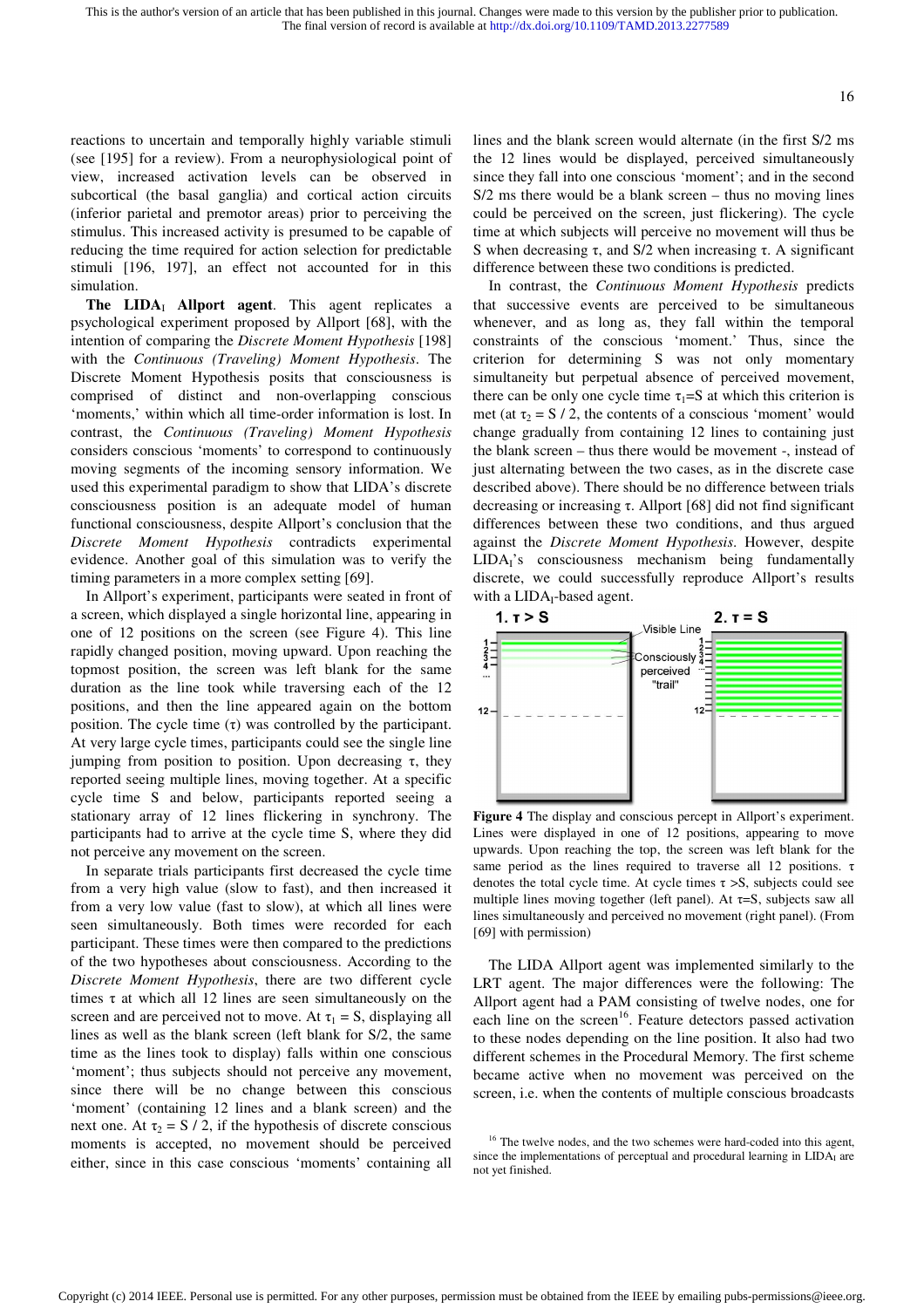contained all 12 lines; this scheme caused the agent to press the "no movement perceived" button. The second scheme was selected when a single line, or multiple lines, were perceived as moving by the agent, and resulted in the agent pressing the "movement perceived" button. For easier implementation, the agent did not change the cycle time  $(\tau)$  itself – it only reacted to whether or not it perceived movement on the screen (the cycle time was changed gradually by the environment controller). There was only one cycle time at which the agent did not perceive movement, 96ms [69], which is consistent with Allport's (1968) results (unlike the predictions of the *Discrete Moment Hypothesis*) and provides support for the claim that the temporal extent of a conscious "moment" of a LIDA agent is similar to that of a human. The main reason for this is that in the LIDA model, single conscious episodes are discrete but, contrary to Stroud's [198] view, not necessarily distinct – a current conscious 'moment' can contain percepts from a previous moment. Whether or not an older percept remains conscious depends on how long in the past it has been perceived, and on attentional modulation, where percepts that are subjectively important and attended to can persist longer in consciousness.

**The LIDA Attentional agents**. We have developed two agents reproducing attention experiments to substantiate LIDA's GWT-based attention and consciousness mechanism, the  $LIDA<sub>I</sub>$  Attention [23] and Attentional Blink [24] agents.

The first agent used an adapted version of Van Bockstaele's experiment [199]. The environment consisted of a black screen with two white squares on the left and the right side of a central fixation cross, in which cues and the targets could appear, and which the agent had to respond to. After a fixation period, one of the white rectangles was randomly replaced by the cue (a colored rectangle) for 200ms, followed by the two white rectangles again for 20ms. Subsequently, the target (a small black rectangle) was randomly presented in one of the white rectangles until the agent responded, and the response time was measured. Humans [199] as well as the LIDA Attention agent [23] were faster by 20ms in congruent trials – in which the target appeared on the same side as the cue – than in incongruent trials (average response times were 360ms and 380ms). We hypothesize that the reason for the time difference is that in congruent trials, the procedural scheme responsible for the correct behavior has already been instantiated by the cue by the time the target arrives, and merely has to be selected and executed. In contrast, in incongruent trials the procedural scheme has to be instantiated as well as selected and executed; and this scheme instantiation takes an additional 20ms compared to the congruent case [23].

The second attentional agent reproduced the attentional blink (AB). The AB refers to the phenomenon of individuals often being unable to consciously perceive the second of two presented targets in a stream of target and distractor stimuli, if the second target T2 is presented within 200-500ms after the first target T1. A considerable number of effects have been discovered in AB experiments. It has been documented that the second target can be reported if presented immediately

after T1 without a distractor in between (lag-1 sparing). Increasing T2 salience [200] or emotional arousal [201] also attenuates the AB effect. Although a large number of conceptual and computational models have been proposed, and the basic AB phenomenon is well understood, most models are unable to integrate and account for all phenomena and findings associated with the AB (see [202] or [200] for recent reviews of these models).

We have developed a LIDA-based attentional blink model [24] to computationally model visual AB experiment [203] and conceptually explain a wide range of phenomena. As can be seen from Figure 5, the  $LIDA<sub>I</sub>$  attentional blink agent was successful in reproducing the AB effect (using the data from [203]).



**Figure 5** The results for human subjects (panel B left, from[203]) and the LIDA AB agent (panel B right) (based on [24])

A LIDA-based AB model could provide a novel approach to understanding the AB for two reasons. First, LIDA is a general cognitive architecture, as opposed to specialized AB models, and integrates other cognitive phenomena as well. Thus, a larger range of phenomena can be accounted for (e.g. the attenuation by emotional arousal, or the AB attenuation in whole report experiments [204]). Although there is another cognitive architecture based AB model [205] based on ACT-R, this model is unable to conceptually explain the effects of emotional arousal, or the phenomenon of target confusion, because standard ACT-R does not include emotional processing or high-level vision  $[24]$ . LIDA<sub>C</sub> can account for both, although the former only on a conceptual level since emotions have not been implemented yet. Second, LIDA is also based on the GWT and thus provides a plausible account of attention and access consciousness, the most important mechanisms underlying the attentional blink.

# XI. CONTRASTING LIDA WITH MAJOR COGNITIVE **ARCHITECTURES**

A full description of other cognitive architectures would exceed the scope of this paper (see [4, 123, 206] for recent reviews), as would a comparison of LIDA's features with the large number of other architectures (such comparisons can be found in [123, 207] or [208]). Instead, we will focus on a few significant differences between LIDA and existing major cognitive architectures, thereby highlighting how the LIDA model can complement research on cognitive architectures.

It is important to point out that the conceptual  $LIDA<sub>c</sub>$  model has only been partially computational implemented, and that reproduction of human data has only recently begun. Thus, it would be infeasible to compare LIDA<sub>I</sub>'s simulation data to the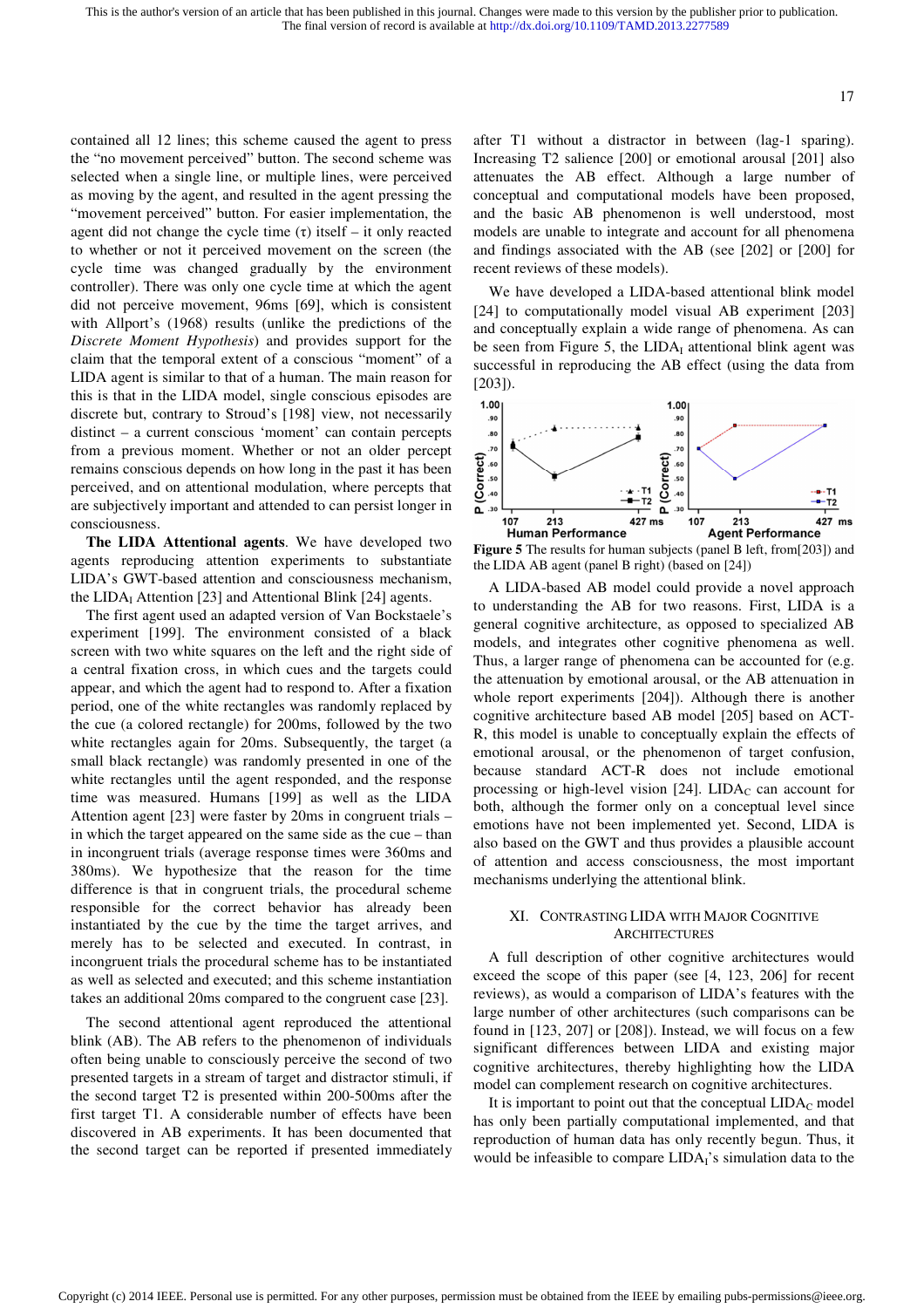wealth of data obtained from approximately 30 years of simulations of other architectures such as ACT-R. This is also the main reason why the present focus is both on computational as well as conceptual descriptions, both of which have proven highly useful in cognitive science by providing explanations and hypotheses guiding ongoing research [12, 16].

**Computational differences.** LIDA differs from many other cognitive architectures such as ACT-R [209], SOAR [10], CLARION [210, 211], EPIC [212], and Icarus [213] in a number of ways. The most significant of the implemented differences include:

*1. Adherence to grounded theories of cognition and lack of amodal symbols* (see Section II).

*2.Explicit and neuroscientifically plausible functional consciousness mechanism* (based on GWT) [22, 39, 40, 112] – the only other systems-level cognitive architecture explicitly addressing consciousness is CLARION, proposing a two-level representation which distinguishes between conscious and unconscious knowledge and processes [214]. The simulation of the Allport experiment is an example for the importance of functional consciousness for modeling human behavior.

*3. Specific explanation and subdivision of memory systems*.  $LIDA<sub>I</sub>'s$  memory systems include sensory memory, working memory, perceptual associative memory, transient episodic memory, declarative memory, and procedural memory.  $LIDA<sub>C</sub>$ further includes sensory-motor memory, attentional memory [23] and spatial memory [215] which are currently under development. Transient episodic and declarative memories are modeled using a sparse-coded, noise-robust memory mechanism able to account for phenomena such as the tip-ofthe-tongue effect or the remember-know distinction [216]. Although episodic memory is arguably an important part of human cognition, few cognitive models account for it [4]. SOAR has recently added an episodic memory module [217], in essence storing snapshots of the entire workspace content (short term declarative knowledge). In contrast, LIDA only stores events that appear in the conscious broadcast in its Transient Episodic Memory, and employs a modified instance of an SDM [92], resulting in a content-addressable, associative episodic memory with a decay rate measured in hours (consistent with Conway's [80] and Baddeley's [89] ideas).

*4. Sophisticated procedural memory and action selection*, facilitating high-level decision making and non-routine problem solving, which has been implemented [218], as well as procedural learning, which is a part of developmental learning that has been implemented [76] (but not yet integrated with the LIDA computational framework). The conceptual  $LIDA<sub>C</sub>$  model also includes other forms of developmental learning (see below). While the mentioned cognitive architectures address action selection and problem solving to different degrees [4], developmental learning is usually restricted to procedural learning. It should be mentioned that a number of architectures supporting developmental learning have been proposed in robotics (e.g. [219], see also [123]); however, these systems are usually not concerned with cognitive modeling.

*5. Complex, but detailed and effectual preconscious working memory* that enables binding and understanding (Section III and [79]). LIDA's workspace is fully grounded and modal [42], and consistent with Baddeley's theory of working memory [220].

**Conceptual differences**. There are also differences in the parts of the conceptual LIDA<sub>C</sub> model that have not been implemented computationally as of yet.

*1. The use of feelings and emotions as flexible motivators*. Emotions are not accounted for by the mentioned architectures, with the exception of SOAR, an architecture that has an implemented emotion model based on appraisal theory [95] and has emotionally motivated actions as well. The most important difference between  $SOAR$ 's and  $LIDA<sub>C</sub>$ 's emotion models is the derivation of affect intensity. SOAR employs an affect intensity model based on expected utility, whereas LIDAC's affect intensities are influenced by activations of nodes in the entire node structure (perceptual representation) representing an event.

*2. Several modes of human-like learning* [32, 221], including perceptual, spatial, procedural, attentional and episodic learning. None of the mentioned architectures account for all modes of learning mentioned in Section VI. Although conceptually developed, these ideas have not all been implemented computationally as of yet, except for episodic learning and procedural learning. Episodic learning [92] has been implemented in the  $LIDA<sub>I</sub>$  computational framework (Section IX), while procedural learning was implemented prior to the development of the framework [76] and is not yet part of it. Neither of these two have been validated by replicating human data as of yet. A LIDA-based agent implementing perceptual learning is now in progress.

As described above, we feel it is both useful and important to have fine-grained models of memory systems and learning mechanisms. The conceptual  $LIDA<sub>C</sub>$  model contains approaches and ideas of these processes, but few of these have been implemented in  $LIDA<sub>I</sub>$  to date. In contrast, many cognitive architectures have well-developed learning algorithms in specific domains. For example, reinforcement learning - a form of procedural learning - is implemented in ACT-R, SOAR and CLARION. The latter two are also able to form new semantic representations. SOAR also supports episodic learning (also implemented in LIDA). Despite their superiority in terms of implemented learning models, however, we believe that LIDA can still make a contribution here, since none of these architectures account for the entire variety of learning and memory suggested by the  $LIDA<sub>C</sub>$ model.

**Weaknesses of the LIDA model.** The major shortcomings of LIDA compared to other cognitive architectures include:

*1. No implementation of multicyclic cognition* (e.g. deliberation, volition, reasoning, …). This is the major strength of production-based systems (e.g, SOAR, ACT-R, …).

*2. No model of language*, as opposed to e.g. ACT-R [222] or SOAR [223, 224]. Current work simulating the learning of vervet monkey alarm calls (in preparation) is thought to be a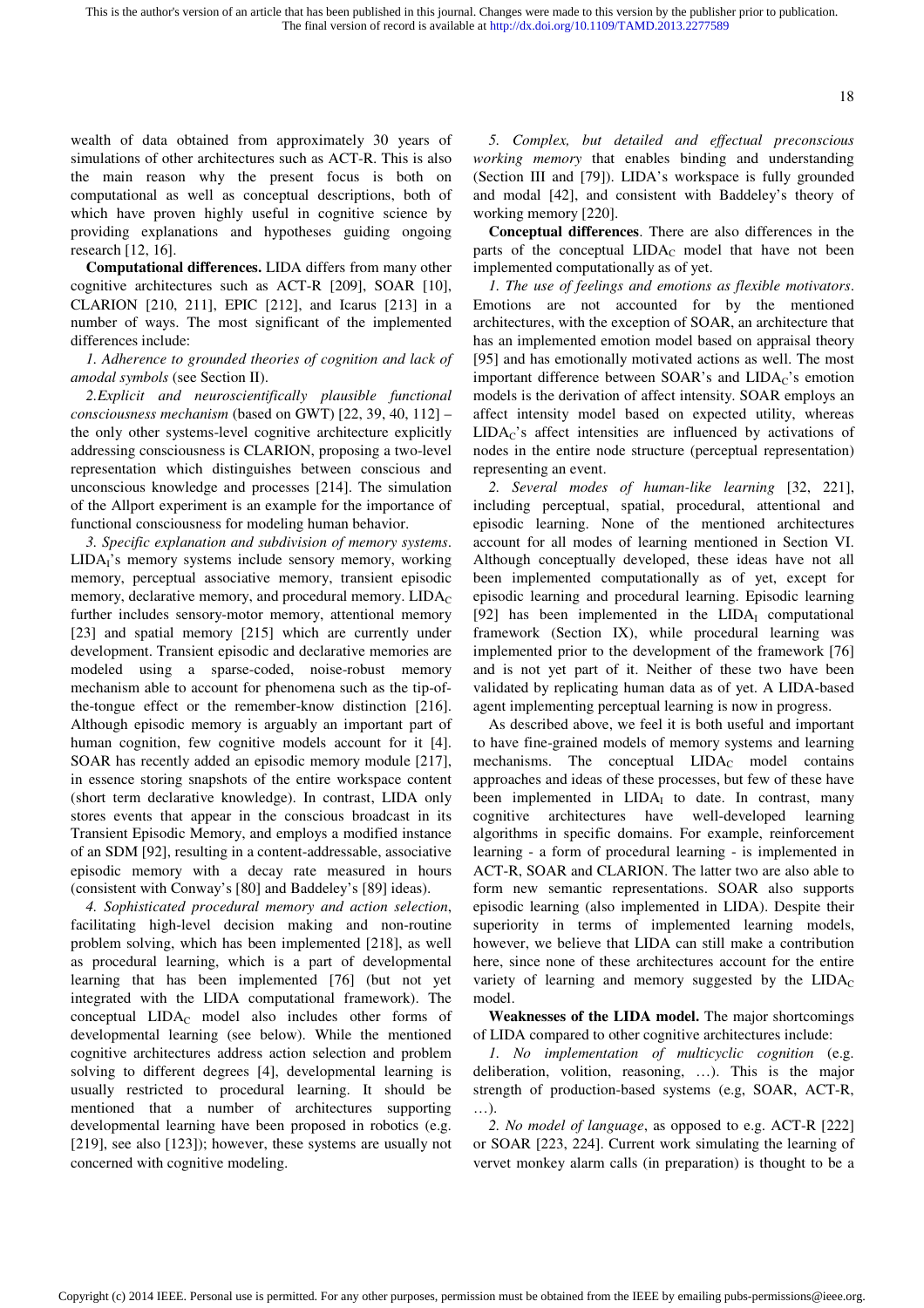precursor of adding language capability to LIDA.

*3. Very little work to date on causality and probability<sup>17</sup>* , both of which would be important for real-world applications such as robotics. Example cognitive architectures soundly based on probability theory include Sigma [225] and Icarus [213].

*4. Lacking implementation of metacognition*, an important part of higher-level cognitive processing. In contrast, CLARION [226] includes implementations of meta-cognitive processes. (Metacognition was implemented in LIDA's predecessor IDA [227], but by means of adding a radically different architecture. Current plans are for an integrated inclusion of metacognition in LIDA<sub>c</sub>.)

*5. Early stage of LIDA<sup>I</sup> .* Although LIDA aims to be a general cognitive architecture with empirically verifiable predictions, only a small subset of  $LIDA<sub>C</sub>$  has been actually implemented and verified so far. LIDA is much more recent than many cognitive architectures – the first version of the computational framework was released less than two years ago [175].

**Comparison with similar systems.** The LIDA model is primarily an implementation and fleshing out of the Global Workspace Theory (GWT) of consciousness in cognition. GWT was inspired by the blackboard systems of Hayes-Roth and colleagues in AI [228], of McClelland in neural networks [229], and of Van Der Velde in cognitive sciences [230]. (see [231] for an overview.) Recall that a blackboard system, often dedicated to solving a complex ill-defined problem, consists of a family of knowledge sources (experts/agents), a shared blackboard data structure on which they write their suggested partial solutions, and a scheduling/control structure that regulates the writing to the blackboard. The LIDA model can be viewed as a blackboard system with its Workspace serving as the blackboard, each of the other memories and their processes acting as knowledge sources, and the attention/consciousness system constituting the scheduling/control structure. Note that unlike a typical blackboard system, LIDA models cognition, rather than being devoted to the solution of one problem.

There have also been other implementations of portions of GWT such as the Global Neuronal Workspace system of Dehaene and colleagues [232], Wallace's mathematical treatment of GWT [233], and Shanahan and colleagues' robotic GWT architecture [234]. None of these three constitutes a full, systems-level cognitive architecture.

# XII. HOW LIDA ADDRESSES SOME OF THE OPEN ISSUES IN COGNITIVE ARCHITECTURES

In their recent review of research on cognitive architectures [4], Langley, Laird and Rogers list and discuss nine separate "open issues" which they suggest should drive current research on cognitive architectures. Here, we suggest that our LIDA architecture makes some contribution on six of those open issues. We will briefly describe each of those contributions in turn. Quotes in italics are from Langley et al, and serve to denote an open issue.

"*categorization and understanding*": The internal structure of LIDA's Workspace, including the CSM [79] (with its own internal structure) and the Conscious Contents Queue [235] are devoted precisely to the issue of low-level understanding of both external sensory input and internal state, and of the relation between them. The agents effecting this understanding are LIDA's structure-building codelets.

*"…architectures that directly support both episodic memory and reflective processes that operate on the structures it contains.*" The LIDA model includes both Transient Episodic Memory and Declarative Memory. Local associations from these memory systems form part of the content used by structure-building codelets to build new structures in the CSM in LIDA's Workspace.

*"… encode knowledge in a variety of formalisms, relate them to each other, and use them to support intelligent behavior more flexibly and effectively*." LIDA employs distinct data structures, and distinct processes that operate on them for PAM, the episodic memories, and Procedural Memory. Their roles in the cognitive cycle relate them to one another, and allow them to support action selection.

*"…manage an agent's resources to selectively focus its perceptual attention, its effectors, and the tasks it pursues*." LIDA's attentional mechanism (functional consciousness) performs just these functions.

*"…origin of agents' primary goals in terms of internal drives*." Such internal drives are implemented explicated in  $LIDA<sub>C</sub>$  via feelings and emotions, providing flexibility in decision making.

*"…exhibit emotion in ways that link directly to other cognitive processes and that modulate intelligent behavior*." Feelings and emotions play significant roles in each of  $LIDA<sub>C</sub>$ 's major modules and processes, modulating action selection and learning as well.

# XIII. CONCLUDING REMARKS

We have provided a summary overview of the LIDA model, a systems-level conceptual and computational model of human cognition that is grounded in cognitive psychology and cognitive neuroscience, and whose architecture conceptually affords grounded cognition, attention, emotion, action selection, human-like learning, and other higher-level processes. We have also briefly described the LIDA computational Framework and have described simulations involving four LIDA software agents replicating psychological experiments and providing evidence that LIDA's cognitive cycle timing and LIDA's attention and consciousness mechanisms are comparable to human subjects. This is an important first step towards increasing LIDA's plausibility as a model of human cognition. More such replications are in progress. Furthermore, the LIDA cognitive architecture is suited not only for simulated experiments, but also for real-world applications. Its predecessor IDA was developed as a distribution agent for the Navy, communicating with sailors via email in natural language [66]. The abilities

<sup>&</sup>lt;sup>17</sup> A paper on causality in LIDA is currently in preparation. Discussions on how best to incorporate probability in LIDA are ongoing.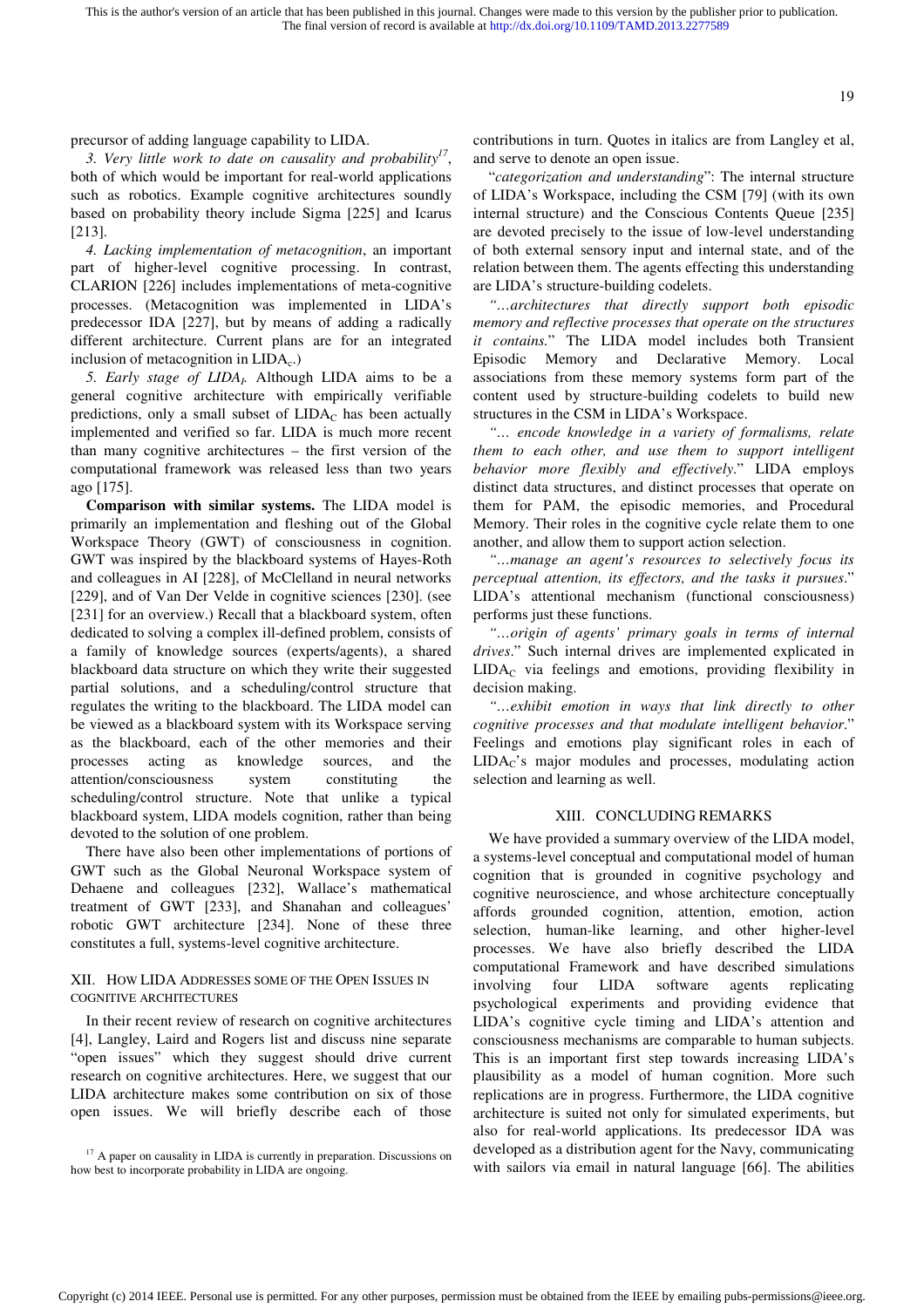and mechanisms required for this job can be used in a number of additional fields of application including artificial clerks, customer service agents, travel agents, loan officers in a bank, and many others [236]. Apart from human information agents, LIDA could also function on a physical robot (its reactivity facilitated by asynchronous operation and one-shot learning in the SDM). Work is underway to combine LIDA with the CRAM control system [237] and to embody it on a  $PR-2^{18}$ humanoid robot.

Finally, we emphasize the importance of cognitive models such as LIDA. These models play a major role in cognitive science due to their usefulness in providing detailed and verifiable explanations for cognitive processes, and in providing hypotheses that can guide ongoing research [3, 4].

#### ACKNOWLEDGMENT

The authors are profoundly indebted for ideas in this paper to too many past and present members of the Cognitive Computing Research Group at the University of Memphis and elsewhere to mention by name. Most recently they owe particular thanks to Bernard J. Baars and Ryan McCall.

#### **REFERENCES**

1. K. Lewin, *Field theory in sociall science: selected theoretical papers*, Harper & Row, 1951.

2. A. Newell, "You can't play 20 questions with nature and win: Projective comments on the papers of this symposium," *Visual information processing*, W. G. Chase, ed., Academic Press, 1973.

3. D.L. Hintzman, "Research Strategy in the Study of Memory: Fads, Fallacies, and the Search for the 'Coordinates of Truth'," *Perspectives on Psychological Science*, vol. 6, no. 3, 2011, pp. 253-271; DOI 10.1177/1745691611406924.

4. P. Langley, et al., "Cognitive Architectures: Research Issues and Challenges," *Cogn Syst Res*, vol. 10, no. 2, 2009, pp. 141-160; DOI doi: 10.1016/j.cogsys.2006.07.004.

5. J.R. Anderson and C. Lebiere, "The Newell test for a theory of cognition," *Behavioral and Brain Sciences*, vol. 26, no. 5, 2003, pp. 587-601.

6. S. Franklin and A.C. Graesser, "Is it an Agent, or just a Program?: A Taxonomy for Autonomous Agents," *Intelligent Agents III*, Springer Verlag, 1997, pp. 21–35.

7. J. Fuster, "Upper processing stages of the perception-action cycle," *Trends in Cognitive Science*, vol. 8, 2004, pp. 143-145.

8. W.J. Freeman, "The limbic action-perception cycle controlling goaldirected animal behavior," *Neural Networks*, vol. 3, 2002, pp. 2249-2254.

9. S. Franklin, *Artificial Minds*, MIT Press, 1995.

10. John E. Laird, et al., "SOAR: An Architecture for General Intelligence," *Artificial Intelligence*, vol. 33, 1987, pp. 1–64.

11. J.R. Anderson, *The Adaptive Character of Thought*, Erlbaum, 1990.

12.R. Sun, "The importance of cognitive architectures: An analysis based on CLARION," *Journal of Experimental and Theoretical Artificial Intelligence*, vol. 19, no. 2, 2007, pp. 159-193.

13. C.H. Anderson, et al., "Directed visual attention and the dynamic control of information flow," *Neurobiology of Attention*, L. Itti, et al., eds., Academic Press/Elsevier, 2005, pp. 11–17.

14. A. Baddeley and L. Weiskrantz, *Attention: Selection, Awareness, & Control*, Oxford University Press, 1993.

15.J. Tsotsos and N. Bruce, "Computational foundations for attentive processes," *Scholarpedia*, vol. 3, no. 12, 2008, pp. 6545-6545.

16.J.R. Anderson, et al., "ACT-R: A theory of higher level cognition and its relation to visual attention," *Human Computer Interaction*, vol. 12, no. 4, 1997, pp. 439-462.

17.M.W. Spratling and M.H. Johnson, "A feedback model of visual attention," *J Cogn Neurosci*, vol. 16, no. 2, 2004, pp. 219-237; DOI 10.1162/089892904322984526.

<sup>18</sup> http://www.willowgarage.com/pages/pr2

18. Dario D. Salvucci, "An integrated model of eye movements and visual encoding," *Cogn Syst Res*, vol. 1, 2001, pp. 201–220.

19. S.-n. Yang, "An oculomotor-based model of eye movements in reading: The competition/interaction model," *Cogn Syst Res*, vol. 7, no. 1, 2006, pp. 56-69; DOI 10.1016/j.cogsys.2005.07.005

20.E.M. Altmann and W.D. Gray, "An integrated model of cognitive control in task switching," *Psychological Review*, vol. 115, 2008, pp. 602-639.

21. T. Zhang, et al., "Characterisation of mental models in a virtual realitybased multitasking scenario using measures of situation awareness *Theoretical Issues in Ergonomics Science*, vol. 11, no. 1 & 2, 2010, pp. 99 - 118.

22. Bernard J. Baars, *A Cognitive Theory of Consciousness*, Cambridge University Press, 1988.

23. U. Faghihi, et al., "A computational model of attentional learning in a cognitive agent," *Biologically Inspired Cognitive Architectures*, 2012; DOI 10.1016/j.bica.2012.07.003.

24. T. Madl and S. Franklin, "A LIDA-based Model of the Attentional Blink," *Proc. International Conference on Cognitive Modelling*, 2012.

25. Gerald M. Edelman, *Neural Darwinism*, Basic Books, 1987.

26.J.-C.D. Sandoz, Jean-Marc

Giurfa, Martin, "Invertebrate Learning and Memory," *Book Invertebrate Learning and Memory*, Series Invertebrate Learning and Memory, ed., Frontiers E-books, 2011, pp.

27. R.C. Atkinson and R.M. Shiffrin, "Human memory: A proposed system and its control processes," *The psychology of learning and motivation*, vol. 2, 1968, pp. 89-195.

28. D.F. Sherry and D.L. Schacter, "The evolution of multiple memory systems," *Psychological review*, vol. 94, no. 4, 1987, pp. 439.

29. L.R. Squire, "Memory systems of the brain: a brief history and current perspective," *Neurobiology of learning and memory*, vol. 82, no. 3, 2004, pp. 171-177.

30. S. Franklin, "Deliberation and Voluntary Action in 'Conscious' Software Agents," *Neural Network World*, vol. 10, 2000, pp. 505–521

31. S. Franklin, et al., "The Role of Consciousness in Memory," *Brains, Minds and Media*, vol. 1, 2005, pp. 1–38, pdf.

32. S. Franklin and F.G.J. Patterson, "The LIDA Architecture: Adding New Modes of Learning to an Intelligent, Autonomous, Software Agent," *IDPT-2006 Proceedings (Integrated Design and Process Technology)*, Society for Design and Process Science, 2006.

33. S. Franklin and U. Ramamurthy, "Motivations, Values and Emotions: Three sides of the same coin," *Proceedings of the Sixth International Workshop on Epigenetic Robotics*128, Lund University Cognitive Studies, 2006, pp. 41–48.

34.A. Negatu, "Cognitively Inspired Decision Making for Software Agents: Integrated Mechanisms for Action Selection, Expectation, Automatization and Non-Routine Problem Solving: Ph.D," Dissertation, The University of Memphis, Memphis TN USA, 2006.

35. Sidney K. D'Mello, et al., "A Procedural Learning Mechanism for Novel Skill Acquisition," *Proceeding of Adaptation in Artificial and Biological Systems, AISB'06*1, T. Kovacs and James A. R. Marshall, eds., Society for the Study of Artificial Intelligence and the Simulation of Behaviour, 2006, pp. 184–185.

36. A. Negatu and S. Franklin, "An action selection mechanism for 'conscious' software agents," *Cognitive Science Quarterly*, vol. 2, no. special issue on "Desires, goals, intentions, and values: Computational architectures." Guest editors Maria Miceli and Cristiano Castelfranchi., 2002, pp. 363–386.

37. U. Ramamurthy, et al., "LIDA: A Working Model of Cognition," *Proceedings of the 7th International Conference on Cognitive Modeling*, D. Fum, et al., eds., Edizioni Goliardiche, 2006, pp. 244–249.

38. U. Ramamurthy, et al., "LIDA: A Computational Model of Global Workspace Theory and Developmental Learning," *Proc. BICS 2006: Brain Inspired Cognitive Systems*, 2006.

39. B. Baars, "In the theatre of consciousness. Global Workspace Theory, a rigorous scientific theory of consciousness," *Journal of Consciousness Studies*, vol. 4, 1997, pp. 292–309.

40. Bernard J. Baars, "The conscious access hypothesis: origins and recent evidence," *Trends in Cognitive Science*, vol. 6, 2002, pp. 47–52.

41. B.J. Baars, "Global workspace theory of consciousness: toward a cognitive neuroscience of human experience," *Prog Brain Res*, vol. 150, 2005, pp. 45- 53; DOI 10.1016/S0079-6123(05)50004-9.

42. L.W. Barsalou, "Grounded Cognition," *Annual Review of Psychology*, vol. 59, 2008, pp. 617–645.

43. F.J. Varela, et al., *The Embodied Mind*, MIT Press., 1991.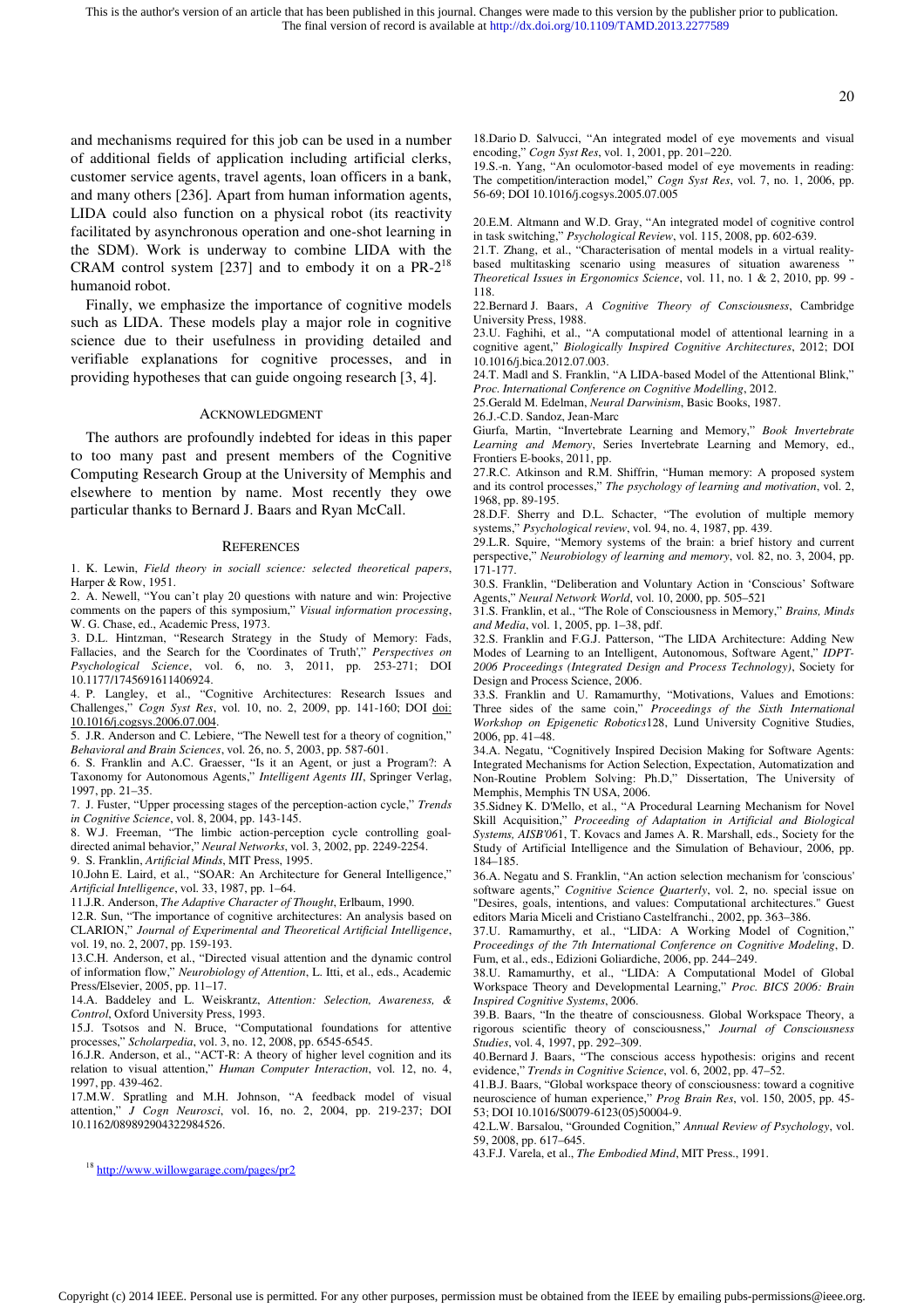21

44. L.W. Barsalou, "Perceptual symbol systems," *Behavioral and Brain Sciences*, vol. 22, 1999, pp. 577–609.

45. A.D. Baddeley and G.J. Hitch, "Working memory," *The Psychology of Learning and Motivation*, G. A. Bower, ed., Academic Press, 1974, pp. 47– 89.

46. A.D. Baddeley, "The episodic buffer: a new component of working memory?," *Trends in Cognitive Science*, vol. 4, 2000, pp. 417–423.

47. A.M. Glenberg, "What memory is for," *Behavioral and Brain Sciences*, vol. 20, 1997, pp. 1–19.

48. K.A. Ericsson and W. Kintsch, "Long-term working memory," *Psychological Review*, vol. 102, 1995, pp. 211–245.

49.A. Sloman, "What Sort of Architecture is Required for a Human-like Agent?," *Foundations of Rational Agency*, M. Wooldridge and A. S. Rao, eds., Kluwer Academic Publishers, 1999, pp. 35–52.

50. D.R. Hofstadter and M. Mitchell, "The Copycat Project: A model of mental fluidity and analogy-making," *Advances in connectionist and neural computation theory, Vol. 2: logical connections*, K. J. Holyoak and J. Barnden, eds., Ablex, 1995, pp. 205–267.

51. J. Marshall, "Metacat: a self-watching cognitive architecture for analogymaking," *Proc. 24th Annual Conference of the Cognitive Science Society*, 2002, pp. 631-636.

52. P. Kanerva, *Sparse Distributed Memory*, The MIT Press, 1988.

53. R.P.N. Rao and O. Fuentes, "Hierarchical Learning of Navigational Behaviors in an Autonomous Robot using a Predictive Sparse Distributed Memory," *Machine Learning*, vol. 31, 1998, pp. 87-113.

54. Gary L. Drescher, *Made-Up Minds: A Constructivist Approach to Artificial Intelligence*, MIT Press, 1991, p. 236.

55. H.H. Chaput, et al., "Constructivist Learning: A Neural Implementation of the Schema Mechanism," *Proc. Proceedings of WSOM '03: Workshop for Self-Organizing Maps*, 2003.

56. P. Maes, "How to do the right thing," *Connection Science*, vol. 1, 1989, pp. 291–323.

57.T. Tyrrell, "An Evaluation of Maes's Bottom-Up Mechanism for Behavior Selection," *Adaptive Behavior*, vol. 2, 1994, pp. 307-348.

58. Rodney A. Brooks, "How to build complete creatures rather than isolated cognitive simulators," *Architectures for Intelligence*, K. VanLehn, ed., Lawrence Erlbaum Associates, 1991, pp. 225–239.

59.T. Ziemke, "Embodied AI as science: Models of embodied cognition, embodied models of cognition, or both?," *Lect Notes Artif Int*, vol. 3139, 2004, pp. 27-36.

60. S. Franklin, "Autonomous Agents as Embodied AI," *Cybernetics and Systems*, vol. 28, 1997, pp. 499–520.

61. M. Wilson, "Six views of embodied cognition," *Psychonomic Bulletin & Review*, vol. 9, no. 4, 2002, pp. 625 - 636.

62. W. Schwarz and I.M. Keus, "Moving the eyes along the mental number line: Comparing SNARC effects with saccadic and manual responses,' *Attention, Perception, & Psychophysics*, vol. 66, no. 4, 2004, pp. 651-664.

63. T. Hansen, et al., "Memory modulates color appearance," *Nat Neurosci*, vol. 9, 2006, pp. 1367–1368.

64. D. Vernon, et al., *A roadmap for cognitive development in humanoid robots*, Springer Verlag, 2010.

65. D.P. Benjamin, et al., "Embodying a cognitive model in a mobile robot," 2006, pp. 638407-638407.

66. S. Franklin, "IDA: A Conscious Artifact?," *Journal of Consciousness Studies*, vol. 10, 2003, pp. 47–66.

67. B.J. Baars and S. Franklin, "An architectural model of conscious and unconscious brain functions: Global Workspace Theory and IDA," *Neural Networks*, vol. 20, 2007, pp. 955-961.

68. D.A. Allport, "Phenomenal simultaneity and the perceptual moment hypothesis," *British Journal of Psychology*, vol. 59, 1968, pp. 395-406.

69. T. Madl, et al., "The Timing of the Cognitive Cycle," *PLoS ONE*, vol. 6, no. 4, 2011, pp. e14803.

70. A. Newell, *Unified Theories of Cognition*, Harvard University Press, 1990. 71. B. Merker, "The liabilities of mobility: A selection pressure for the transition to consciousness in animal evolution," *Consciousness and Cognition*, vol. 14, 2005, pp. 89–114.

72. S. Franklin, "Evolutionary Pressures and a Stable World for Animals and Robots: A Commentary on Merker," *Consciousness and Cognition*, vol. 14, 2005, pp. 115–118.

73. M. Sigman and S. Dehaene, "Dynamics of the Central Bottleneck: Dual-Task and Task Uncertainty," *PLoS Biol.*, vol. 4, 2006.

74. N. Uchida, et al., "Seeing at a glance, smelling in a whiff: rapid forms of perceptual decision making," *Nature Reviews Neuroscience*, vol. 7, 2006, pp. 485–491.

75. A. Newell and H.A. Simon, "Computer science as empirical inquiry: symbols and search," *Commun. ACM*, vol. 19, no. 3, 1976, pp. 113-126; DOI 10.1145/360018.360022.

76. G. Colman, "Procedural Memory Construction V2 (working document)," *Book Procedural Memory Construction V2 (working document)*, Series Procedural Memory Construction V2 (working document), ed., University of Memphis, 2007, pp.

77. J.Ã.M. Fuster, "Physiology of executive functions: The perception-action cycle," 2002.

78. Bernard J. Baars and S. Franklin, "How conscious experience and working memory interact," *Trends in Cognitive Science*, vol. 7, 2003, pp. 166–172.

79. R. McCall, et al., "Grounded Event-Based and Modal Representations for Objects, Relations, Beliefs, Etc," *FLAIRS-23, Daytona Beach, FL*, 2010.

80. Martin A. Conway, "Sensory–perceptual episodic memory and its context: autobiographical memory," *Philos. Trans. R. Soc. Lond B.*, vol. 356, 2001, pp. 1375–1384.

81. J. Snaider, et al., "Time production and representation in a conceptual and computational cognitive model," *Cognitive Systems Research*, vol. In Press, Corrected Proof, 2011; DOI 10.1016/j.cogsys.2010.10.004.

82. A. Negatu, et al., "Automatization for Software Agents," in review.

83. A. Negatu, et al., "A non-routine problem solving mechanism for a general cognitive agent architecture," *Problem Solving: Techniques, Steps, and Processes*, Nova Science Publishers, 2006.

84. A.S. Negatu, "Cognitively Inspired Decision Making for Software Agents: Integrated Mechanisms for Action Selection, Expectation, Automatization and Non-Routine Problem Solving," *The Knowledge Engineering Review*, vol. 24, no. 04, 2009, pp. 410-410.

85. W. James, *The Principles of Psychology*, Harvard University Press, 1890. 86. Y.K. Shin, et al., "A review of contemporary ideomotor theory," *Psychological Bulletin*, vol. 136, no. 6, 2010, pp. 943-974; DOI 10.1037/a0020541.

87. E. Berne, *Games People Play – The Basic Hand Book of Transactional Analysis*, Ballantine Books, 1964.

88. S. Franklin, et al., "The Role of Consciousness in Memory," *Brains, Minds and Media*, vol. 1, no. bmm150 (urn:nbn:de:0009-3-1505), 2005.

89. A. Baddeley, et al., *Episodic Memory*, Oxford University Press, 2001, p. 294.

90.L. Standing, "Learning 10,000 pictures," Quaterly Journal of Experimental *Psychology*, vol. 25, 1973, pp. 207–222.

91. H.P. Bahrick, "Semantic memory content in permastore: fifty years of memory for Spanish learned in school," *J. Exp. Psychol. Gen.*, vol. 113, 1984, pp. 1–29.

92.U. Ramamurthy, et al., "Modified Sparse Distributed Memory as Transient Episodic Memory for Cognitive Software Agents," *Proceedings of the International Conference on Sstems, Man and Cybernetics*, IEEE, 2004.

93. A. Morse, et al., "Towards an enactive cognitive architecture," 2008.

94. R.P. Marinier, et al., "A computational unification of cognitive behavior and emotion," *Cogn Syst Res*, vol. 10, no. 1, 2009, pp. 48-69; DOI DOI 10.1016/j.cogsys.2008.03.004.

95. R. Marinier and J. Laird, "Toward a comprehensive computational model of emotions and feelings," 2004.

96.E. Hudlicka, "Beyond cognition: Modeling emotion in cognitive architectures," *Proceedings of the Sixth International Conference on Cognitive Modeling*, 2004, pp. 118-123.

97.J. Gratch, et al., "Modeling the cognitive antecedents and consequences of emotion," *Cogn Syst Res*, vol. 10, no. 1, 2009, pp. 1-5; DOI DOI 10.1016/j.cogsys.2008.06.001.

98. S. Marsella, et al., *Computational Models of Emotion. Blueprint for Affective Computing. KR Scherer, T. Banziger and E. Roesch*, Oxford University Press, 2010.

99. Victor S. Johnston, *Why We Feel:The Science of Human Emotions*, Perseus Books, 1999, p. 210.

100. K.R. Scherer, "Appraisal considered as a process of multilevel sequential checking," *Appraisal processes in emotion: Theory, methods, research*, vol. 92, 2001, pp. 120-120.

101. J. Russell, "Core affect and the psychological construction of emotion," *Psychological Review*, vol. 110, 2003, pp. 145-172.

102. R. Lazarus, *Emotion and adaptation*, Oxford University Press, 1991.

103. A. Ortony, et al., *The cognitive structure of emotions*, Cambridge University Press., 1988.

104. K.R. Scherer, "The dynamic architecture of emotion: Evidence for the component process model," *Cognition & Emotion*, vol. 23, no. 7, 2009, pp. 1307-1351; DOI 10.1080/02699930902928969.

105. G. Bower, "Mood and memory," *American Psychologist*, vol. 36, 1981, pp. 129-148.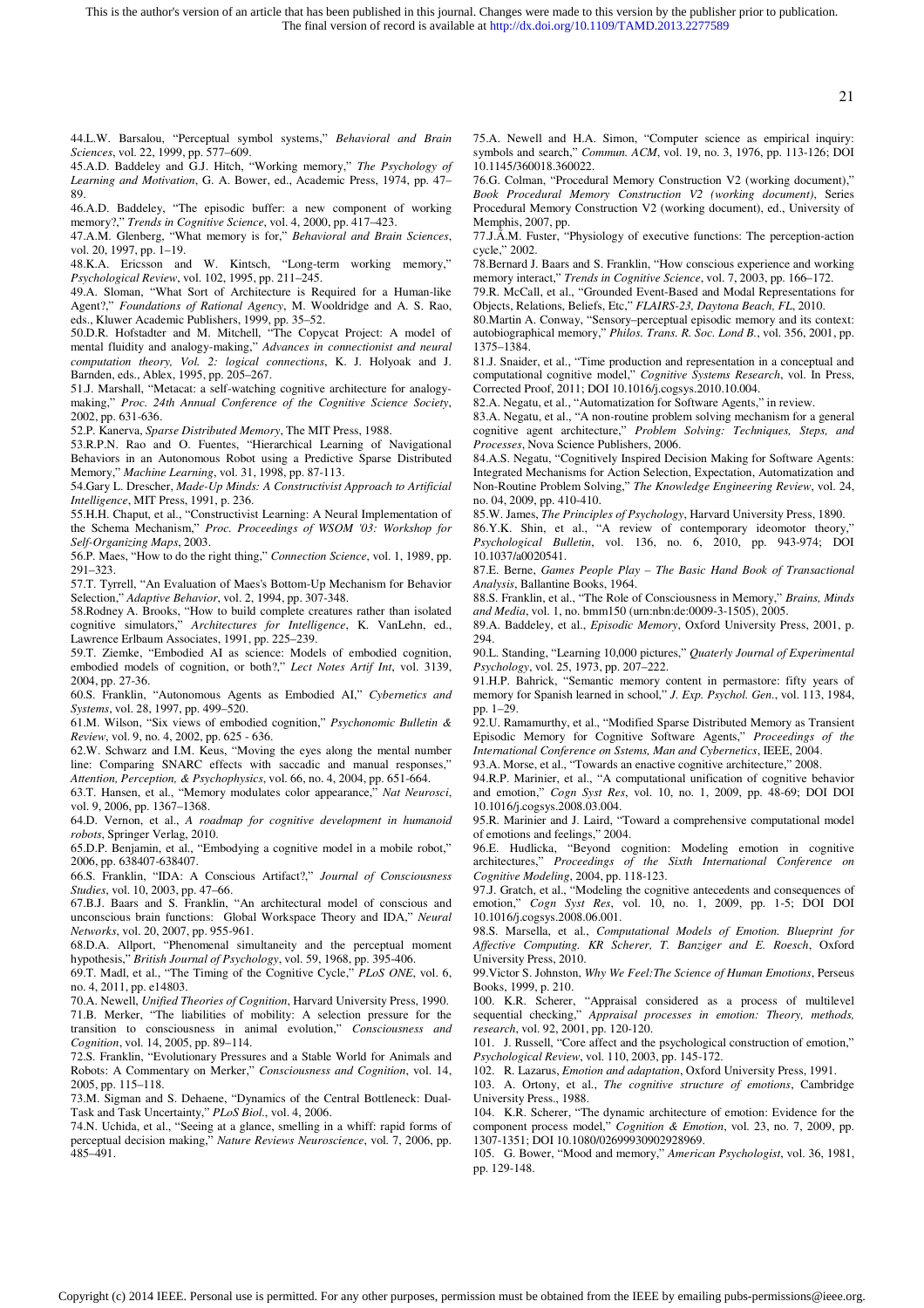106. C.A. Smith and L.D. Kirby, "Toward delivering on the promise of appraisal theory," *Appraisal processes in emotion: Theory, Methods, Research*, K. R. Scherer, et al., eds., Oxford University Press, 2001, pp. 121- 138.

107. D. Friedlander and S. Franklin, "LIDA and a Theory of Mind," *Artificial General Intelligence 2008*, P. Wang, et al., eds., IOS Press, 2008, pp. 137-148.

108. W. Wallach, et al., "Consciousness and Ethics: Artificially Conscious Moral Agents," *International Journal of Machine Consciousness*, vol. 3, no. 1, 2011, pp. 177-192

109. R.J. Thompson, et al., "Concurrent and prospective relations between attention to emotion and affect intensity: An experience sampling study," *Emotion*, vol. 11, no. 6, 2011, pp. 1489-1489.

110. P.A. Palmieri, et al., "Measuring clarity of and attention to emotions," *Journal of personality assessment*, vol. 91, no. 6, 2009, pp. 560-567.

111. J. Gratch and S. Marsella, "Evaluating a computational model of emotion," *Autonomous Agents and Multi-Agent Systems*, vol. 11, no. 1, 2005, pp. 23-43.

112. B.J. Baars and S. Franklin, "Consciousness is computational: The LIDA model of Global Workspace Theory.," *International Journal of Machine Consciousness*, vol. 1, no. 1, 2009, pp. 23-32.

113. R.H. Luchsinger, et al., "Bacterial swimming strategies and turbulence," *Biophysical journal*, vol. 77, no. 5, 1999, pp. 2377-2386.

114. T.R. Johnson, "Control in Act-R and Soar," *Proceedings of the Nineteenth Annual Conference of the Cognitive Science Society*, M. Shafto and P. Langley, eds., Lawrence Erlbaum Associates, 1997, pp. 343-348.

115. W. Wallach, et al., "A Conceptual and Computational Model of Moral Decision Making in Human and Artificial Agents," *Topics in Cognitive Science, special issue on Cognitive Based Theories of Moral Decision Making*, W. Wallach and S. Franklin, eds., Cognitive Science Society, 2010, pp. 454-485.

116. R.M. Yerkes and J.D. Dodson, "The Relationship of Strength of Stimulus to Rapidity of Habit Formation," *J Comp Neurol Psycho*, vol. 18, 1908, pp. 459-482.

117. J. Zhu and P. Thagard, "Emotion and action," *Philosophical Psychology*, vol. 15, 2002, pp. 19–36.

118. C. Skarda and Walter J. Freeman, "How Brains Make Chaos in Order to Make Sense of the World," *Behavioral and Brain Sciences*, vol. 10, 1987, pp. 161–195.

119. J.A.S. Kelso, *Dynamic Patterns: The Self Organization of Brain and Behavior*, MIT Press, 1995.

120. G. Buzsaki, *Rhythms of the Brain*, Oxford University Press, 2006.

121. J.P. Spencer and G. Schöner, "Bridging the representational gap in the dynamic systems approach to development," *Developmental Science*, vol. 6, no. 4, 2003, pp. 392-412; DOI 10.1111/1467-7687.00295.

122. G. Schöner, "Dynamical systems approaches to cognition," *Toward a Unified Theory of Development: Connectionism and Dynamic Systems Theory Re-Considered*, J. P. Spencer, et al., eds., Oxford University Press., 2008.

123. B. Goertzel, et al., "World survey of artificial brains, Part II: Biologically inspired cognitive architectures," *Neurocomputing*, 2010.

124. W. Erlhagen, et al., "The distribution of neuronal population activation (DPA) as a tool to study interaction and integration in cortical representations," *Journal of Neuroscience Methods*, vol. 94, no. 1, 1999, pp. 53-66; DOI 10.1016/s0165-0270(99)00125-9.

125. D. Jancke, et al., "Parametric Population Representation of Retinal Location: Neuronal Interaction Dynamics in Cat Primary Visual Cortex," *The Journal of Neuroscience*, vol. 19, no. 20, 1999, pp. 9016-9028.

126. J.P. Spencer, et al., "Moving toward a grand theory while valuing the importance of the initial conditions," *Toward a unified theory of development: Connectionism and dynamic systems theory re-considered*, J. P. Spencer, et al., eds., Oxford University Press, 2009, pp. 354-372.

127. R.H. Cuijpers and W. Erlhagen, "Implementing Bayes' rule with neural fields," *Artificial Neural Networks - Icann 2008, Pt Ii*, vol. 5164, 2008, pp. 228-237.

128. S.I. Amari, "Dynamics of Pattern Formation in Lateral-Inhibition Type Neural Fields," *Biol Cybern*, vol. 27, no. 2, 1977, pp. 77-87.

129. A. Bastian, et al., "Preshaping and continuous evolution of motor cortical representations during movement preparation," *Eur J Neurosci*, vol. 18, no. 7, 2003, pp. 2047-2058; DOI 10.1046/j.1460-9568.2003.02906.x.

130. Y.Z. Chen, et al., "Optimal decoding of correlated neural population responses in the primate visual cortex," *Nat Neurosci*, vol. 9, no. 11, 2006, pp. 1412-1420; DOI Doi 10.1038/Nn1792.

131. R. McCall, et al., "Sensory and Perceptual Scene Representation ", In review.

132. J.S. Johnson, et al., "Moving to higher ground: The dynamic field theory and the dynamics of visual cognition," *New Ideas in Psychology*, vol. 26, no. 2, 2008, pp. 227-251; DOI 10.1016/j.newideapsych.2007.07.007.

22

133. E. Bicho, et al., "A dynamic field approach to goal inference, error detection and anticipatory action selection in human-robot collaboration," *New Frontiers in Human-Robot Interaction*, K. Dautenhah and J. Saunders, eds., John Benjamins Publishing Company, 2011, pp. 135-164.

134. W. Erlhagen and G. Schoner, "Dynamic field theory of movement preparation," *Psychological Review*, vol. 109, no. 3, 2002, pp. 545-572; DOI Doi 10.1037//0033-295x.109.3.545.

135. C. Alain, et al., "A distributed cortical network for auditory sensory memory in humans," *Brain Res.*, vol. 812, 1998, pp. 23–37.

136. S. Magnussen, "Low-level memory processes in vision," *Trends in Neurosciences*, vol. 23, no. 6, 2000, pp. 247-251; DOI 10.1016/s0166- 2236(00)01569-1.

137. J.M. Fuster, "The cognit: a network model of cortical representation," *International Journal of Psychophysiology*, vol. 60, no. 2, 2006, pp. 125-132.

138. J.M. Fuster, "Cortex and memory: Emergence of a new paradigm," *Journal of cognitive neuroscience*, vol. 21, no. 11, 2009, pp. 2047-2072.

139. L. Davachi, et al., "Multiple routes to memory: Distinct medial temporal lobe processes build item and source memories," *Proc. Natl. Acad. Sci. USA*, vol. 100, 2003, pp. 2157–2162.

140. B.D. Winters and T.J. Bussey, "Transient inactivation of perirhinal cortex disrupts encoding, retrieval, and consolidation of object recognition memory," *J Neurosci*, vol. 25, no. 1, 2005, pp. 52-61; DOI 25/1/52 [pii] 10.1523/JNEUROSCI.3827-04.2005.

141. John G. Taylor and Nickolaos F. Fragopanagos, "The interaction of attention and emotion," *Neural Networks*, vol. 18, 2005, pp. 353–369.

142. Alex C. Keene, et al., "Drosophila Dorsal Paired Medial Neurons Provide a General Mechanism for Memory Consolidation," *Current Biology*, vol. 16, 2006, pp. 1524–1530.

143. H. Kim, et al., "Is avoiding an aversive outcome rewarding? Neural substrates of avoidance learning in the human brain," *PLoS Biol.*, vol. 4, 2006, pp. e233.

144. A.D. Baddeley, "The concept of episodic memory," *Episodic Memory*, A. D. Baddeley, et al., eds., Oxford University Press, 2001, pp. 1–10.

145. H.J. Markowitsch, "Neuroanatomy of memory," *The Oxford handbook of memory*, E. Tulving and F. I. M. Craik, eds., Oxford University Press, 2000, pp. 465–484.

146. L. Shastri, "Episodic memory and cortico-hippocampal interactions," *Trends in Cognitive Sciences*, vol. 6, 2002, pp. 162–168.

147. J. Ferbinteanu and Matthew L. Shapiro, "Prospective and Retrospective Memory Coding in the Hippocampus," *Neuron*, vol. 40, 2003, pp. 1227–1239. 148. Martin A. Conway, "Sensory-perceptual episodic memory and its context: autobiographical memory," *Episodic Memory*, A. Baddeley, et al., eds., Oxford University Press, 2002, pp. 53–70.

149. C.M. Bird and N. Burgess, "The hippocampus and memory: insights from spatial processing," *Nature Reviews Neuroscience*, vol. 9, no. 3, 2008, pp. 182-194; DOI 10.1038/nrn2335.

150. N. Burgess, "Spatial cognition and the brain," *Annals of the New York Academy of Sciences*, vol. 1124, 2008, pp. 77-97; DOI 10.1196/annals.1440.002.

151. S. Dehaene and J.P. Changeaux, "Neural mechanisms for access to consciousness," *The cognitive neurosciences*3, M. Gazzaniga, ed., MIT Press, 2004, pp. 1145-1157.

152. Gerald M. Edelman and G. Tononi, *A Universe of Consciousness*, Basic Books, 2000.

153. R. Gaillard, et al., "Converging intracranial markers of conscious access," *PLoS Biology*, vol. 7, no. 3, 2009, pp. e1000061; DOI 10.1371/journal.pbio.1000061

154. S. Doesburg, et al., "Rhythms of Consciousness: Binocular Rivalry Reveals Large-Scale Oscillatory Network Dynamics

Mediating Visual Perception," *PLoS ONE*, vol. 4, no. 7, 2009, pp. e6142; DOI 10.1371/journal.pone.0006142.

155. Steven W. Kennerley, et al., "Optimal decision making and the anterior cingulate cortex," *Nat Neurosci*, vol. 9, 2006, pp. 940–947.

156. C. Pittenger, et al., "Impaired bidirectional synaptic plasticity and procedural memory formation in striatum-specific cAMP response elementbinding protein-deficient mice," *J. Neurosci.*, vol. 26, 2006, pp. 2808–2813.

157. B. Pasquereau, et al., "Shaping of motor responses by incentive values through the basal ganglia," *Journal of Neuroscience*, vol. 27, 2007, pp. 1176- 1183.

158. K. MacDonald, "Effortful Control, Explicit Processing and the Regulation of Human Evolved Predispositions," *Psychological Review*, vol. 115, no. 4, 2008, pp. 012–1031.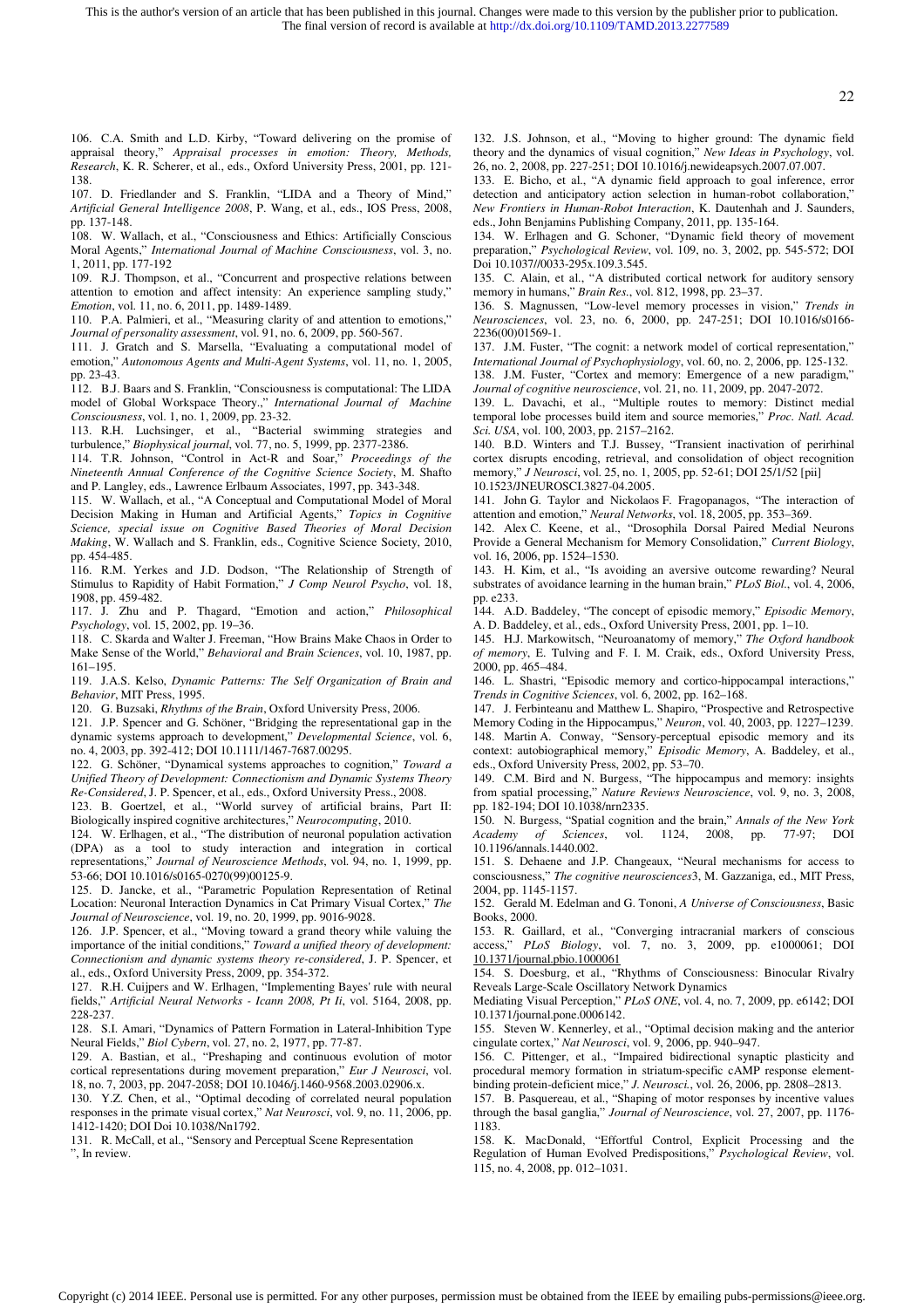159. J. Rowe, et al., "Rule-Selection and Action-Selection have a Shared Neuroanatomical Basis in the Human Prefrontal and Parietal Cortex," *Cerebral Cortex*, vol. 18, 2008, pp. 2275--2285; DOI 10.1093/cercor/bhm249. 160. A. Del Cul, et al., "Causal role of prefrontal cortex in the threshold for access to consciousness," *Brain*, vol. 132, no. Pt 9, 2009, pp. 2531-2540; DOI 10.1093/brain/awp111.

161. Hisham E. Atallah, et al., "Separate neural substrates for skill learning and performance in the ventral and dorsal striatum," *Nat Neurosci*, vol. 10, 2006, pp. 126–131.

162. B. Horwitz and M.F. Glabus, "Neural modeling and functional brain imaging: the interplay between the data-fitting and simulation approaches," *International review of neurobiology*, vol. 66, 2005, pp. 267-290.

163. A. Stocco and J.R. Anderson, "Endogenous control and task representation: an fMRI study in algebraic problem-solving," *Journal of cognitive neuroscience*, vol. 20, no. 7, 2008, pp. 1300-1314.

164. A. Terao, et al., "An fMRI study of the Interplay of Symbolic and Visuo-spatial Systems inMathematical Reasoning," *Human-Computer Interaction Institute*, 2004, pp. 2-2.

165. J.R. Anderson, "Using brain imaging to guide the development of a cognitive architecture," *Integrated models of cognitive systems*, 2007, pp. 49- 62.

166. J.R. Anderson, et al., "A central circuit of the mind," *Trends in cognitive sciences*, vol. 12, no. 4, 2008, pp. 136-143.

167. D. Lloyd, "Virtual lesions and the not-so-modular brain," *Journal of the International Neuropsychological Society*, vol. 6, no. 5, 2000, pp. 627-635.

168. G.C. Van Orden and K.R. Paap, "Functional neuroimages fail to discover pieces of mind in the parts of the brain," *Philosophy of Science*, 1997, pp. 85-94.

169. J.W. Lewis and D.C. Van Essen, "Corticocortical connections of visual, sensorimotor, and multimodal processing areas in the parietal lobe of the macaque monkey," *The Journal of comparative neurology*, vol. 428, no. 1, 2000, pp. 112-137.

170. O. Sporns and R. Kotter, "Motifs in brain networks," *PLoS Biol*, vol. 2, no. 11, 2004, pp. e369; DOI 10.1371/journal.pbio.0020369.

171. M. Shanahan, *Embodiment and the Inner Life*, Oxford University Press, 2010.

172. G. Buzsáki, *Rhythms of the Brain*, Oxford University Press, USA, 2006. 173. S.F. Strain, et al., "Brain rhythms, cognitive cycles and mental moments," in preparation.

174. S. Franklin, et al., "Global Workspace Theory, its LIDA Model and the Underlying Neuroscience," *Biologically Inspired Cognitive Architectures*, 2012.

175. J. Snaider, et al., "The LIDA Framework as a General Tool for AGI," *Proc. The Fourth Conference on Artificial General Intelligence (Springer Lecture Notes in Artificial Intelligence)*, Springer, 2011.

176. E. Gamma, *Design patterns : elements of reusable object-oriented software*, Addison-Wesley, 1995, p. xv, 395 p.

177. J. Snaider, et al., "The LIDA Framework as a General Tool for AGI," *Book The LIDA Framework as a General Tool for AGI*, Series The LIDA Framework as a General Tool for AGI, ed., 2011, pp.

178. P. Kanerva, "Hyperdimensional Computing: An Introduction to computing in distributed representation with high-dimensional random vectors," *Cognitive Computation*, vol. 1, no. 2, 2009, pp. 139-159.

179. G.E. Hinton, "Mapping part-whole hierarchies into connectionist networks," *Artificial Intelligence*, vol. , no. 46, 1990, pp. 47-75.

180. T.A. Plate, *Holographic Reduced Representation: distributed representation of cognitive structure*, CSLI, 2003.

181. J. Snaider, "Integer Sparse Distributed Memory and Modular Composite Representation," University of Memphis, Memphis, 2012.

182. J. Snaider and S. Franklin, "Modular Composite Representation," in review.

183. J. Snaider, et al., "Integer sparse distributed memory: Analysis and results," *Neural Networks*, 2013; DOI http://dx.doi.org/10.1016/j.neunet.2013.05.005.

184. J. Snaider and S. Franklin, "Extended Sparse Distributed Memory and Sequence Storage," *Cognitive Computation*, vol. 4, no. 2, 2012, pp. 172-180.

185. J. Snaider and S. Franklin, "Extended Sparse Distributed Memory," *Proc. Biological Inspired Cognitive Architectures 2011*, 2011.

186. X. Huang and M.A. Paradiso, "V1 response timing and surface fillingin," *Journal of Neurophysiology*, vol. 100, no. 1, 2008, pp. 539-547; DOI 10.1152/jn.00997.2007.

187. H. Kirchner, et al., "Ultra-rapid sensory responses in the human frontal eye field region," *The Journal of neuroscience : the official journal of the Society for Neuroscience*, vol. 29, no. 23, 2009, pp. 7599-7606; DOI 10.1523/JNEUROSCI.1233-09.2009.

188. A. Raffone and N. Srinivasan, "An adaptive workspace hypothesis about the neural correlates of consciousness: insights from neuroscience and meditation studies," *Progress in Brain Research*, vol. 176, 2009, pp. 161-180. 189. E. Thompson and F.J. Varela, "Radical embodiment: neural dynamics and consciousness," *Trends in Cognitive Sciences*, vol. 5, no. 10, 2001, pp. 418-425.

190. H. Liu, et al., "Timing, Timing, Timing: Fast Decoding of Object Information from Intracranial Field Potentials in Human Visual Cortex, *Neuron*, vol. 62, no. 2,, 2009, pp. 281-290; DOI 10.1016/j.neuron.2009.02.025.

191. S.M. Doesburg, et al., "Large-Scale Gamma-Band Phase Synchronization and Selective Attention," *Cerebral Cortex*, vol. 18, no. 2, 2007, pp. 386-396; DOI 10.1093/cercor/bhm073.

192. A.T. Welford and J.M.T. Brebner, *Reaction times*, Academic Pr., 1980.

193. S.M. Doesburg, et al., "Large-scale gamma-band phase synchronization and selective attention," *Cereb Cortex*, vol. 18, no. 2, 2008, pp. 386-396; DOI bhm073 [pii]

10.1093/cercor/bhm073.

194. T.W. Picton, "The P300 wave of the human event-related potential," *J Clin Neurophysiol*, vol. 9, no. 4, 1992, pp. 456-479.

195. P. Niemi and R. Näätänen, "Foreperiod and simple reaction time," *Psychological Bulletin*, vol. 89, no. 1, 1981, pp. 133-162.

196. J. Coull and A. Nobre, "Dissociating explicit timing from temporal expectation with fMRI," *Current Opinion in Neurobiology*, vol. 18, no. 2, 2008, pp. 137-144; DOI 10.1016/j.conb.2008.07.011.

197. A. Nobre, et al., "The hazards of time," *Current Opinion in*  no. 4, 2007, pp. 465-470; DOI 10.1016/j.conb.2007.07.006.

198. J.M. Stroud, "The Fine Structure of Psychological Time," *Annals of the New York Academy of Sciences*, vol. 138, no. 2 Interdiscipli, 1967, pp. 623- 631.

199. B. Van Bockstaele, et al., "On the costs and benefits of directing attention towards or away from threat-related stimuli: A classical conditioning experiment," *Behav Res Ther*, vol. 48, 2010, pp. 692-697.

200. S. Martens and B. Wyble, "The attentional blink: past, present, and future of a blind spot in perceptual awareness," *Neuroscience & Biobehavioral Reviews*, vol. 34, no. 6, 2010, pp. 947-957.

201. A.K. Anderson, "Affective influences on the attentional dynamics supporting awareness," *Journal of Experimental Psychology: General*, vol. 134, no. 2, 2005, pp. 258-258.

202. P.E. Dux and R. Marois, "The attentional blink: A review of data and theory," *Attention, Perception, & Psychophysics*, vol. 71, no. 8, 2009, pp. 1683-1700.

203. M.C. Potter, et al., "Picture detection in rapid serial visual presentation: Features or identity?," *Journal of Experimental Psychology: Human Perception and Performance*, vol. 36, no. 6, 2010, pp. 1486-1494; DOI 10.1037/a0018730.

204. M.C. Potter, et al., "Whole report versus partial report in RSVP sentences," *Journal of memory and language*, vol. 58, no. 4, 2008, pp. 907- 915.

205. N.A. Taatgen, et al., "Too much control can hurt: A threaded cognition model of the attentional blink," *Cogn Psychol*, 2009; DOI S0010- 0285(09)00003-6 [pii]

10.1016/j.cogpsych.2008.12.002.

206. W. Duch, et al., "Cognitive Architectures: Where Do We Go From Here?," *Artificial general Intelligence, 2008: proceedings of the First AGI Conference*, P. Wang, et al., eds., 2008, pp. 122-137.

207. A.V. Samsonovich, "Toward a Unified Catalog of Implemented Cognitive Architectures," *Proceeding of the 2010 Conference on Biologically Inspired Cognitive Architectures*, A. V. Samsonovich, et al., eds., IOS Press, 2010, pp. 195-244.

208. R.J. Oentaryo and M. Pasquier, "Towards a novel integrated neurocognitive architecture (INCA)," 2008, pp. 1902-1909.

209. J.R. Anderson and C. Lebiere, *The atomic components of thought*, Erlbaum, 1998.

210. S. Hélie and R. Sun, "Incubation, insight, and creative problem solving: A unified theory and a connectionist model," *Psychological Review*, vol. 117, no. 3, 2010, pp. 994-1024; DOI 10.1037/a0019532.

211. R. Sun, et al., "The interaction of the explicit and the implicit in skill learning: A dual-process approach," *Psychological Review*, vol. 112, no. 1, 2005, pp. 159-192.

212. D.E. Meyer and D.E. Kieras, "A computational theory of executive control processes and human multiple-task performance: Part 1. Basic Mechanisms," *Psychological Review*, vol. 104, no. 3-65, 1997.